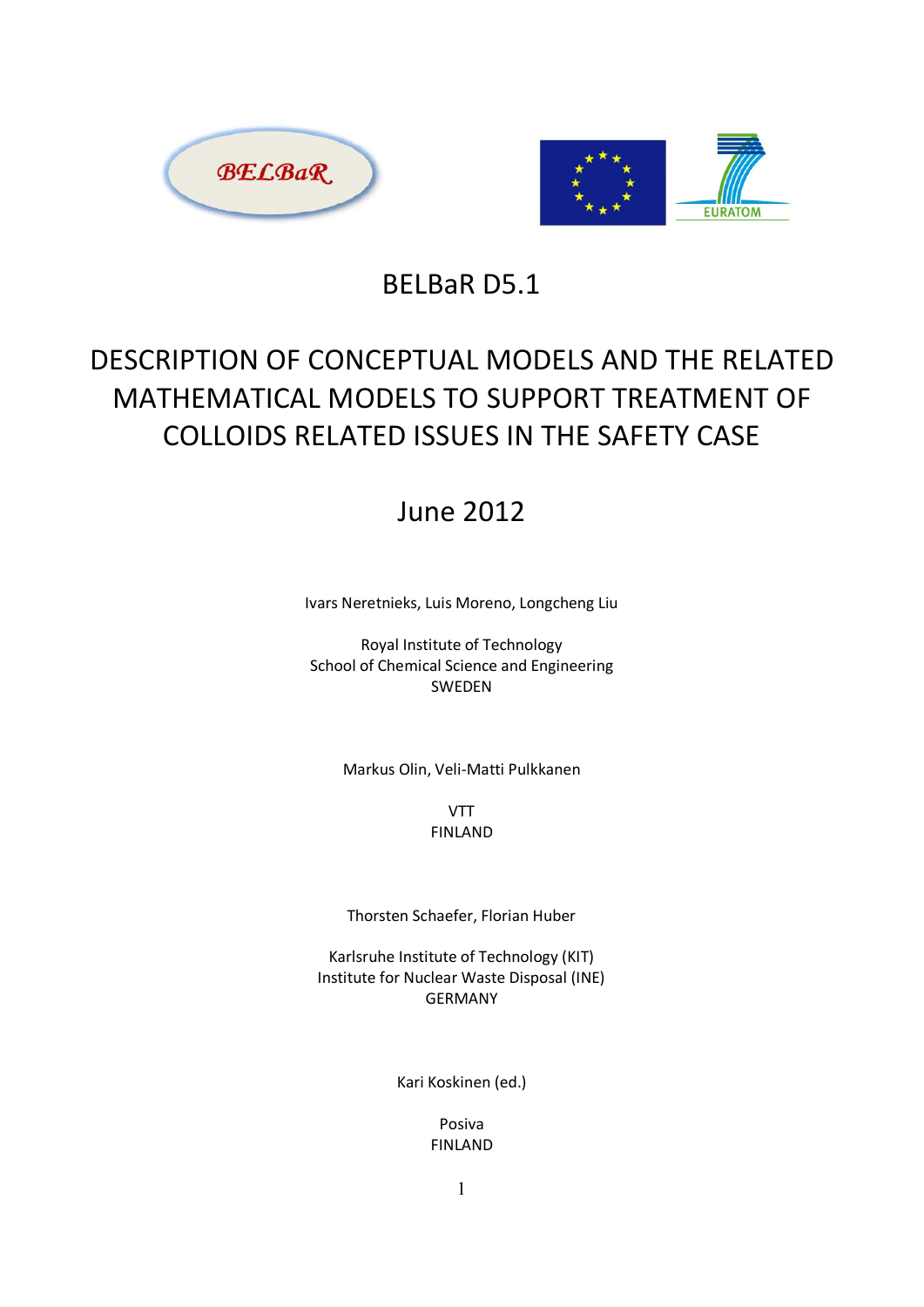The research leading to these results has received funding from the European Atomic Energy Community's Seventh Framework Programme (FP7/2007-2011) under grant agreement n° 295487.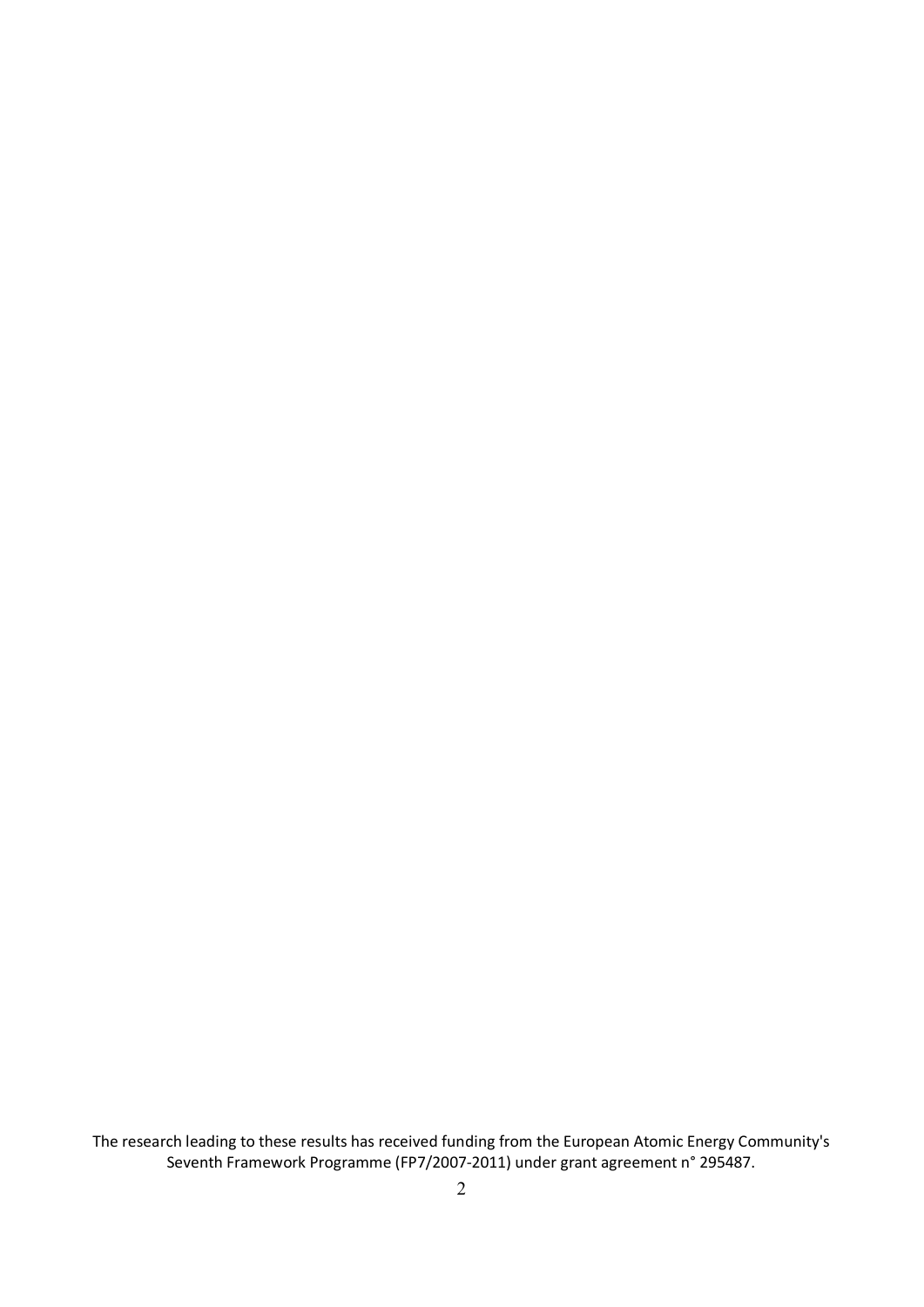| $\mathbf{1}$   |       |         |                                                                                    |  |
|----------------|-------|---------|------------------------------------------------------------------------------------|--|
| $\overline{2}$ |       |         |                                                                                    |  |
|                | 2.1   |         |                                                                                    |  |
|                | 2.2   |         |                                                                                    |  |
|                |       |         |                                                                                    |  |
| 3              |       |         |                                                                                    |  |
|                | 3.1   |         |                                                                                    |  |
|                | 3.1.1 |         |                                                                                    |  |
|                | 3.1.2 |         |                                                                                    |  |
|                | 3.1.3 |         |                                                                                    |  |
|                |       | 3.1.3.1 |                                                                                    |  |
|                |       | 3.1.3.2 |                                                                                    |  |
|                |       | 3.1.3.3 |                                                                                    |  |
|                | 3.1.4 |         |                                                                                    |  |
|                | 3.1.5 |         |                                                                                    |  |
|                |       | 3.1.5.1 |                                                                                    |  |
|                |       | 3.1.5.2 |                                                                                    |  |
|                |       | 3.1.5.3 |                                                                                    |  |
|                | 3.1.6 |         |                                                                                    |  |
|                |       | 3.1.6.1 | Mathematical model for bentonite expansion in a fracture and release of colloids25 |  |
|                |       | 3.1.6.2 |                                                                                    |  |
|                | 3.2   |         |                                                                                    |  |
|                | 3.2.1 |         |                                                                                    |  |
|                | 3.2.2 |         |                                                                                    |  |
|                | 3.3   |         |                                                                                    |  |
|                | 3.3.1 |         |                                                                                    |  |
|                |       | 3.3.1.1 |                                                                                    |  |
|                |       | 3.3.1.2 |                                                                                    |  |
|                | 3.3.2 |         |                                                                                    |  |
|                |       |         |                                                                                    |  |
|                |       |         |                                                                                    |  |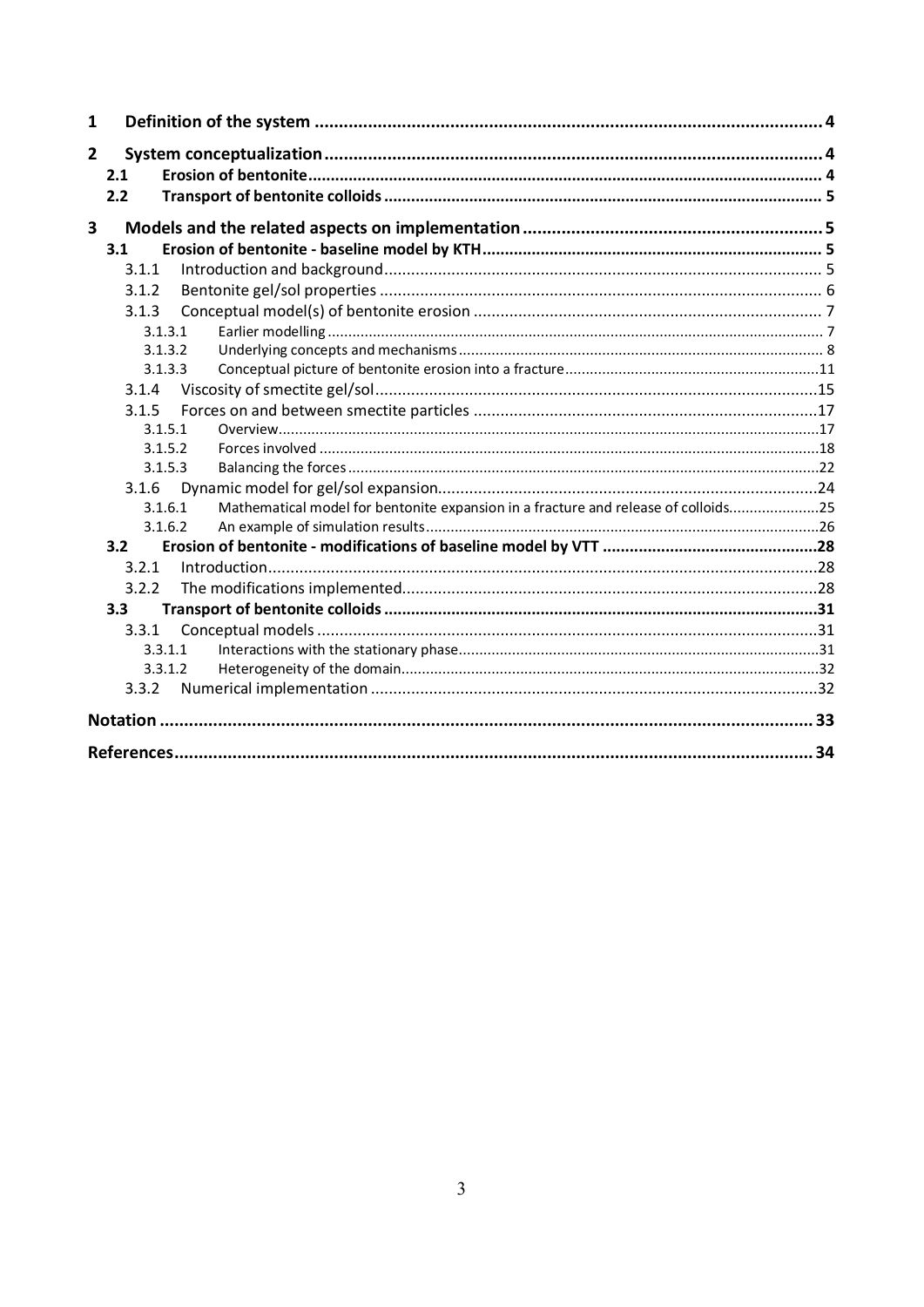## **1 Definition of the system**

Colloids related issues are relevant in the safety cases of nuclear waste disposal in crystalline rocks. More specifically, since natural colloids concentrations in typical repository conditions are negligible the most outstanding potential for colloids are in the colloids generated from clay and cementitious components. An example of such concept is KBS-3.

These colloids are relevant from the point of view of probability of colloids mediated radionuclide transport and as a consequence of inappropriate degeneration of engineered barrier system. Thus preeminent changes in the properties of the system include

- decrease of clay density or the density of cementitious material at and near their interface with groundwater with respect to the initial causing further changes in some performance indicators like hydraulic conductivities of components in question,
- increase of the thickness of the diffusional barrier at the locations in which fractures intersect clay components,
- increase in hydraulic conductivity at the locations in which fractures intersect cementitious components, and
- increase in the amount of colloids available as carriers for radionuclides.

In this connection the focus is in clay colloids and cement derived colloids are omitted.

## **2 System conceptualization**

## **2.1 Erosion of bentonite**

Currently the system is described in terms of solids content distribution within clay components and hydraulic and mechanical properties depending on it. Initial solids content distribution has been shown to meet the requirements (e.g. SKB 2011, TR 11-01) such that adequate swelling pressures and hydraulic conductivities are reached. Porewater composition of clays will change should there be changes in geochemical conditions in the repository. Decrease in groundwater ionic strength is of utmost importance in this connection. The rate of change of porewater composition is limited by diffusional transport of porewater solutes to and from groundwater. Changes in porewater composition influence solids content and hydraulic and mechanical properties. These couplings are illustrated in Figure 2.1.



Figure 2.1. Illustration of couplings between solids content of clay, clay porewater composition, and clay's *hydraulic and mechanical properties.*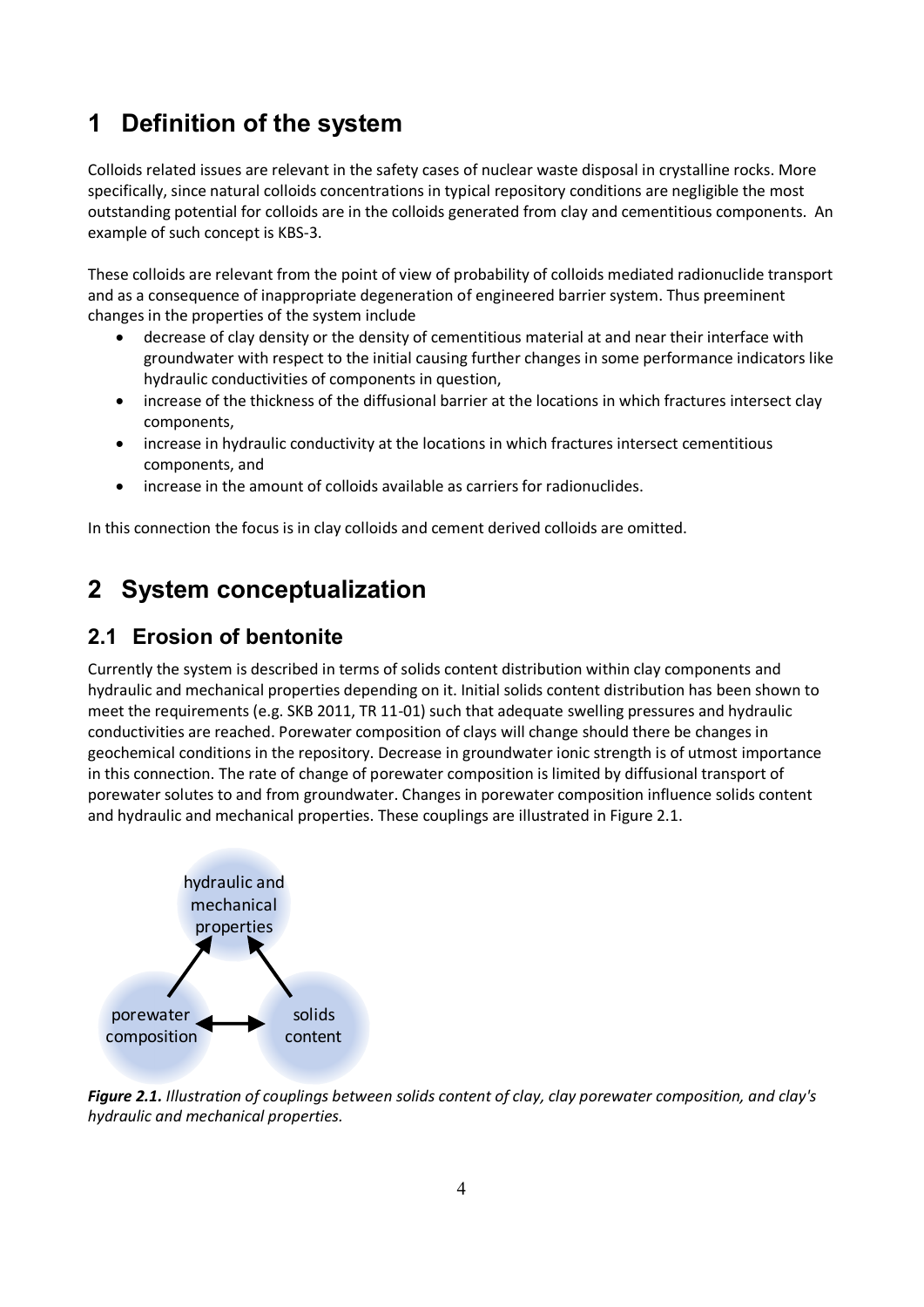Moreover, the solids lost from clay component are considered primarily as colloids fed into the groundwater in the fracture intersecting the part of repository in question.

Aspects not considered in the current conceptual models and with uncertain contributions are the effects of

- divalent cations in porewater and
- $\bullet$  all fracture minerals available at different host rocks.

An account of measurable characteristics and features with respect to which advances could be expected is presented in deliverable D1.1.

### **2.2 Transport of bentonite colloids**

Currently the transport of colloidal phases is usually described in terms of models based on the advectiondispersion equation (Sen and Khilar, 2006). The source terms embedded describe the interaction with the stationary phase either as equilibrium or as a non-equilibrium process.

An account of measurable characteristics and features with respect to which advances could be expected is presented in deliverable D1.1.

## **3 Models and the related aspects on implementation**

### **3.1 Erosion of bentonite - baseline model by KTH**

#### **3.1.1** Introduction and background

In Finland and Sweden, repositories for spent nuclear fuel are planned to be located at about 500 m depth in sparsely fractured granitic rock. The spent fuel is emplaced in copper canisters. The canisters are surrounded by highly compacted bentonite, which swells as water from the rock intrudes and saturates it. The integrity of the canister is one of the important features of the repository design. A main function for the buffer is to ensure that the intrusion of corrosive agents is kept low. The hydraulic conductivity of the saturated bentonite is so low that the pore water is effectively stagnant and dissolved constituents, including any corrosive agents, migrate very slowly through the buffer only by molecular diffusion. Should a large portion of the buffer be lost the protective function would be impaired.

The compact bentonite buffer consists of mostly colloidal sized smectite clay particles that exert a very large swelling pressure. In dilute water the small particles can swell out into fractures that intersect the deposition hole and thus some buffer may be lost. Furthermore, in waters with low ionic strength the smectite particles can solubilize, i.e. form a stable sol that can be carried away by the seeping water in the fracture. Low ionic strength waters below the critical coagulation concentration (CCC) may intrude a repository. At higher ionic strengths above the CCC sols will not form as the gel becomes cohesive at some volume fraction of smectite. Expansion of the gel into the fracture may still occur as long as the gel is still expansive. It is also conceivable that very high water velocities could shear off gel even from a cohesive gel. It is also conceivable that under some conditions gravity could help dislodge particles or agglomerates from the gel. These and other effects must be considered.

#### **Properties of bentonite clays**

Bentonites consists mostly of montmorillonite typically contain tens of percent of accessory minerals. Common accessory minerals are quartz, feldspar, calcite and gypsum. Montmorillonite is a member of the smectite family. It is a 2:1 clay built up of a central octahedral layer sandwiched by two tetrahedral layers, as illustrated schematically in 3.1. The octahedral layer consists mostly of aluminium oxide and the tetrahedral layer of mostly silicon oxide (van Olphen 1977, Bergaya et al. 2006). The particles are thin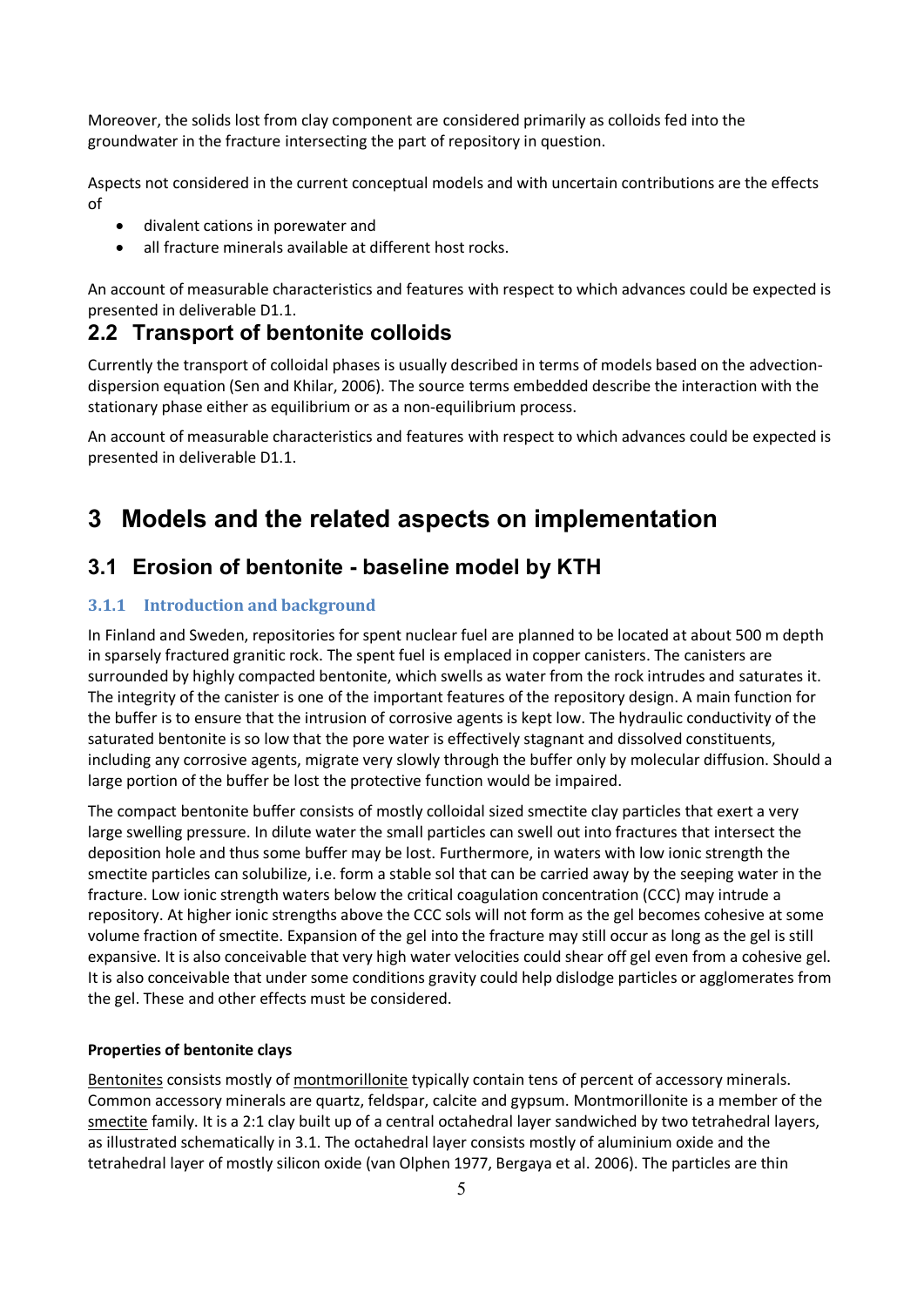irregular plate-shaped sheets with diameters ranging from a few tens of nm to several hundred nm. In the octahedral layer the trivalent aluminium in some locations is substituted for magnesium, iron or some other divalent metal. In the tetrahedral layer the silica is occasionally substituted for aluminium as is seen in Figure 3.1. This generates a negative surplus charge on the order of one charge equivalent per kg. This is compensated by cations residing at the outer surfaces of the smectite sheets. When the clay takes up water, the charge compensating cations will stay near the surface of the sheets, forming a thin diffuse layer with a high concentration of cations nearest the surface and a decreasing cation concentration with increasing distance from the surface. The diffuse layers of nearby sheets repel each other. These repulsion forces cause a strong swelling pressure when the particles are close to each other in the compacted clay.

The most common charge compensating cations are sodium and calcium, although potassium and magnesium are also found present. When the dominating cation is sodium or calcium the clay is often  $\alpha$  called sodium bentonite and calcium bentonite respectively. Sodium and calcium bentonites have somewhat different swelling properties when wetted, and also have different tendencies to disperse in water. The charge compensating cations are only bound to the surface of the sheets by electrostatic forces. They can readily be ion exchanged for other cations. This can be expressed as the cation exchange capacity, EEC. The CEC can be considerably different in bentonites from different locations. Values ranging from 0.27 to 0.87 equivalents per kg are reported (Karnland et al. 2006).

An originally sodium rich bentonite will exchange the sodium for calcium when exposed to a calcium rich water and vice versa. This can impact the evolution of the swelling and other properties of the clay.



**Figure 3.1.** Structure of montmorillonite

The accessory mineral particles are on average much larger than the smectite particles and have much smaller surplus charge. They influence the swelling properties of the clay and cannot move far into the smallest rock fractures into which swelling clay will expand because the apertures of these fractures are smaller than the mean particle size of the detritus. This potential clogging of the rock fractures may slow down or hinder erosion.

#### **3.1.2** Bentonite gel/sol properties

Compacted bentonite has a very high swelling pressure when wetted. Several tens of MPa are typically found for a dry density of 1700 kg/m<sup>3</sup>. A buffer with this density has porosity around 37 %. If the bentonite is allowed to swell the density and the swelling pressures decreases. Further swelling decreases the volume fraction of bentonite and the swelling pressure becomes increasingly lower. A sodium exchanged Wyoming bentonite at 80% porosity (20 % volume fraction of bentonite) still has a swelling pressure in the range 0.03 to 0.3 MPa depending on the water ionic strength. Except for very high compaction the higher the ionic strength, the lower is the swelling pressure. Swelling can stop entirely, at a given volume fraction, when the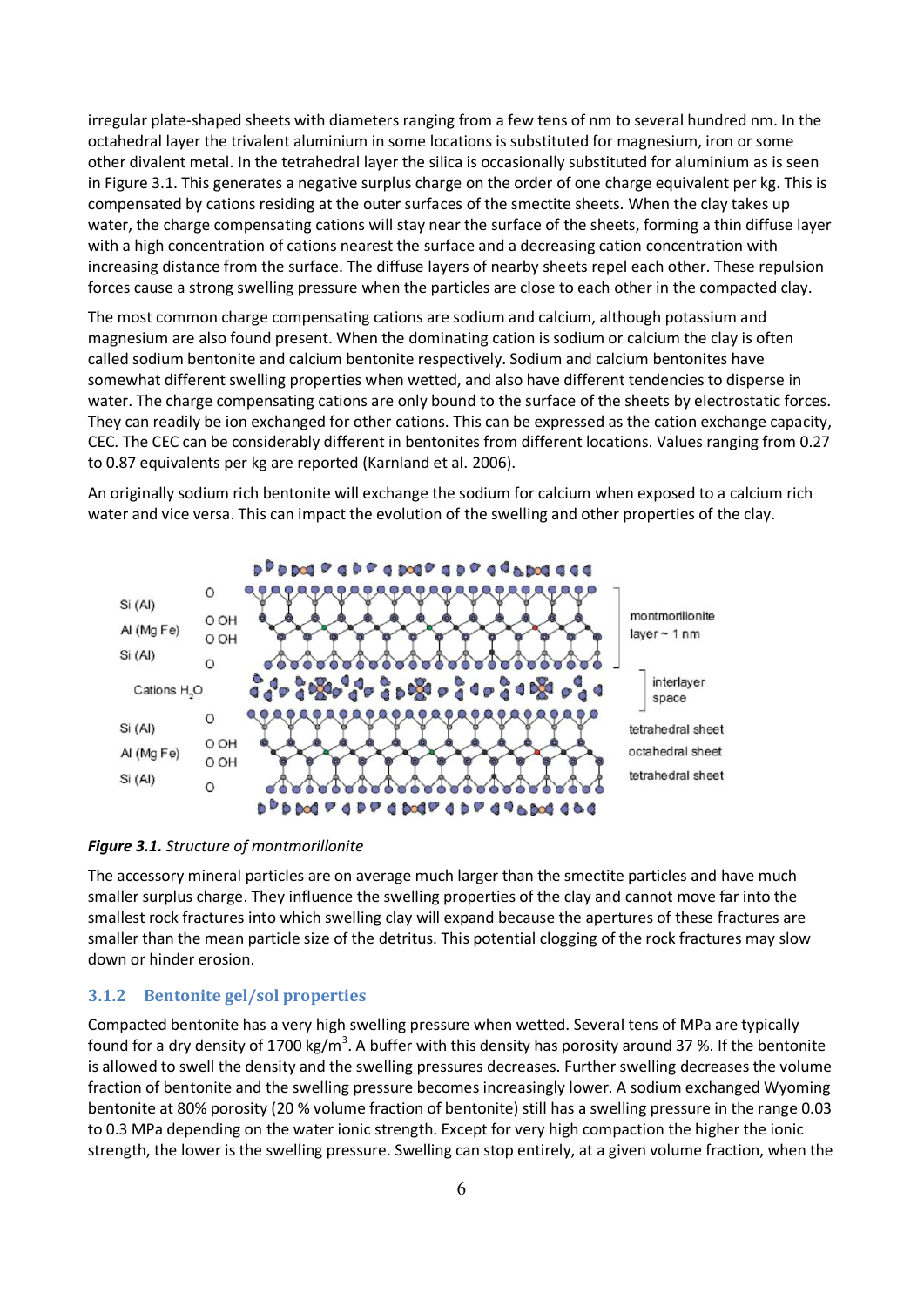ionic strength in the pore water is above the critical coagulation concentration, CCC. It should be noted that below the CCC, sodium dominated smectite would expand "forever" eventually filling up all available water volume unless held back by gravity. Horizontal swelling will not be influenced by gravity and downward expansion will be aided by gravity. The gel turns into a sol in which the repulsion forces between particles hinder them from recombining. During these conditions colloids are formed and the sol can be transported away by the water seeping in the fractures. This will cause erosion of the buffer. Above the CCC compacted bentonite will swell to a certain extent but will not release colloidal particles by thermal (Brownian) movement. Sodium dominated bentonites swell much more than calcium dominated ones, which are less prone to release colloids.

Bentonite clays exhibit strongly non-linear viscous properties. They can appear solid for stresses below a critical limit, called yield stress fluids. Thixotropy is another prominent feature of bentonite gels. Even at moderately low volume fractions the expanding gel has a very high viscosity. It is expected that the gel/sol viscous properties can play an important role for the erosion of the bentonite because as the gel expands into the seeping water in the fracture its viscosity will decrease and it will flow, albeit with lower velocity than water without particles. Thus the influence of both particle concentration and ionic strength of the water must be understood.

The flat smectite sheets are very thin consisting of essentially three layers of aluminium and silicon oxide groups as shown in Figure 3.1. The sheets are about 1 nm thick. In the other two dimensions the sizes range from 50 to few hundred nm. The accessory minerals are much larger but typically less than  $0.1$  mm.

#### **3.1.3** Conceptual model(s) of bentonite erosion

#### **3.1.3.1** Earlier modelling

Several studies have been made on erosion of bentonites. Pusch (1983, 1999, and 2007) discussed stability of bentonite gels in crystalline rock. Boisson (1989) addressed the possible erosion of bentonite by flowing water. Kanno and Wakamatsu (1991) and Kanno et al, (1999) performed experiments on bentonite erosion. Sjöblom et al. (1999) studied erosion in connection with possible retrieval of canisters. Grindrod et al.  $(1999)$  considered mechanical erosion and colloid formation by flowing groundwater. Kurosawa et al  $(1999)$ studied erosion properties and dispersion-flocculation behaviour of bentonite particles. Verbeke et al.  $(1997)$  addressed the long-term behaviour of buffer materials in geologic repositories for high-level wastes. Tanai and Matsumoto, (2007): studied the extrusion behaviour of buffer material into fractures using an Xray CT method. These studies mostly discuss physical erosion mechanisms. None of them address the details of chemical and surface chemical process in depth.

SKB managed the so-called erosion project during 2006 to 2009 in which a number of experimental and theoretical studies were performed. The main reports summarising this work are Neretnieks et al (2009) where the emphasis is on model development and Birgersson et al. (2009) with emphasis on experiments.

Liu and Neretnieks (2006) seem to be the first to quantitatively address the role of chemistry that may influence the rate of colloid generation and the resulting erosion. Liu (2010) and Liu et al. (2009a) devised a dynamic model for pure smectite swelling and colloid release that accounts for competing attractive and repulsive forces between the smectite particles as well as on them by thermal movement (Brownian motion) and gravity. The model accounts for the influence of monovalent cations but not for divalent ions such as calcium. The model was validated by experiments of compacted smectite pellets swelling in distilled and low ionic strength waters and experiment on penetration through fine pore filters. The model was also used to derive a new method to determine the CCC, which gave about two orders of magnitude better results than the conventional DLVO model, (Liu 2011). The results agree well with observed values.

A gel viscosity model accounting for the influence of sodium concentration was devised based on published experimental results Liu (2011).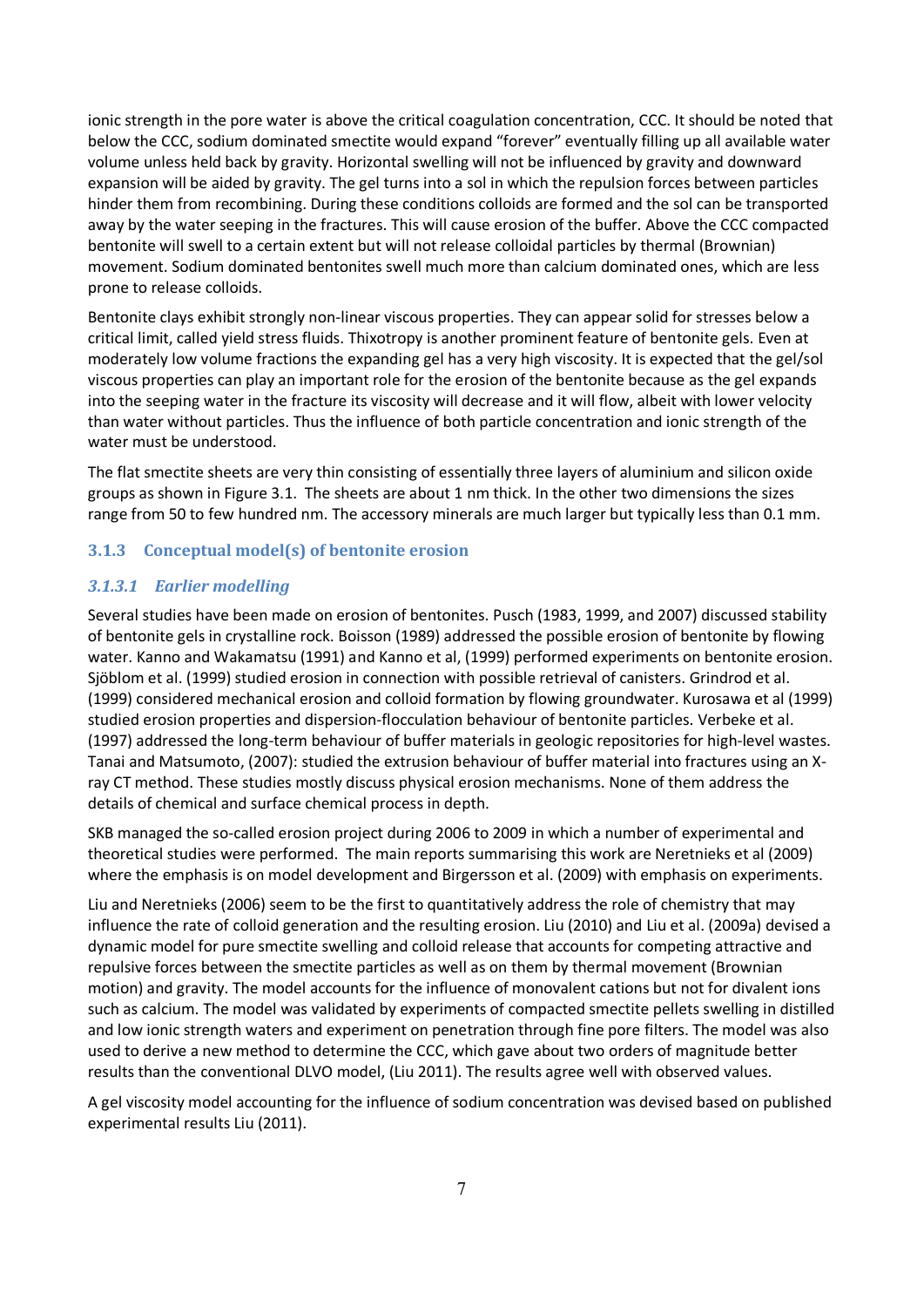The dynamic model together with the viscosity model was used to simulate the rate of expansion of smectite into a fracture with flowing water. The expanding viscous gel can flow and release particles at the gel/sol/water interface. The gel/sol is carried downstream. The rate of loss of smectite and the distance to which the gel expands into the fracture was modelled for some cases relevant to the KBS-3 repository concept (Moreno et al. 2011). In this model the simultaneous diffusion of sodium from the buffer in the deposition hole towards and into the water seeping past the gel/sol/water interfaces also was accounted for. Below some more details of the concepts underlying this model are given.

#### 3.1.3.2 Underlying concepts and mechanisms

#### Gel/sol behaviour and expansion

When the water in contact with the clay contains dissolved salts in a concentration above the CCC the clay particles swell to a certain volume fraction but not more. At this point the gel is cohesive and will not release particles spontaneously. Swollen clay that has penetrated some distance into the fracture mouth can be sheared and release gel particles if shear forces are higher than the cohesive forces in the gel. It is not likely that the cohesive gel will be sheared off by the flowing water at the possible water velocities.

Should very fresh water flow in the fractures, the salt initially in the pore water in the gel will diffuse out into the water and be carried away. The ion concentration will drop below the CCC. Then the particles will no longer be attracted to each other, on the contrary, repulsive forces will dominate and force the gel to expand. This expansion strives to force the particles as far as possible from each other. The outermost particles move into the flowing water, which carries them away.

Under saturated conditions the gel mass itself does not need to move for gel "expansion" to take place. In the expanding gel the forces between the smectite particles force them to distance themselves from each other. The rate of movement is restrained by the friction of the particles against the water surrounding them. When a particle moves from one position to another its vacated place is taken by exactly the same volume of water. There is thus no net movement of gel volume. The particles and water just change place. The phenomenon can be compared to when two different liquids that are suddenly placed in contact with each other. The molecules from liquid A diffuse into liquid B. The B-molecules diffuse in the other direction into liquid A. The bulk of the liquid does not move at all.

At high smectite concentration in the gel it is expected that steric effects hinder the smectite sheets to move independent of each other and that also the presence of e.g. fracture surfaces may influence the gel expansion.

Should fresh water flow over long periods; considerable amounts of clay could be washed away, at least in the fractures with high flowrates. The particles could form a stable colloidal suspension in the low salinity waters and could be carried very long distances without being filtered or clog the fracture network. As the particles have an inherent negative charge and the minerals in the fractured rock also are mostly neutral or negatively charged, the smectite particles will not be attracted to them. The little fraction of the surface that can have a positive charge may bind some particles but when these sites are filled no more particles will stick to the surfaces. Thus filtering of the colloids in the fractures is not expected to slow down erosion markedly unless the fractures contain much small particles that can form a physical filter.

In the gel the main forces acting on the particles are gravitation, buoyancy, diffusion, electrical diffuse double layer repulsive forces (DDL) and van der Waals (vdW) attractive forces. Particle movement caused by these forces are balanced by friction against the water. Only the DDL forces are influenced by the water composition to an appreciable degree. In water with ionic strength below the CCC, the DDL forces dominate over the vdW forces and the particles repel each other at all distances. At high particle concentrations, as in compacted clay, the forces are very large. The clay expands and the rate of expansion is governed by the balance of net repulsion forces and the friction forces of the particles in the water.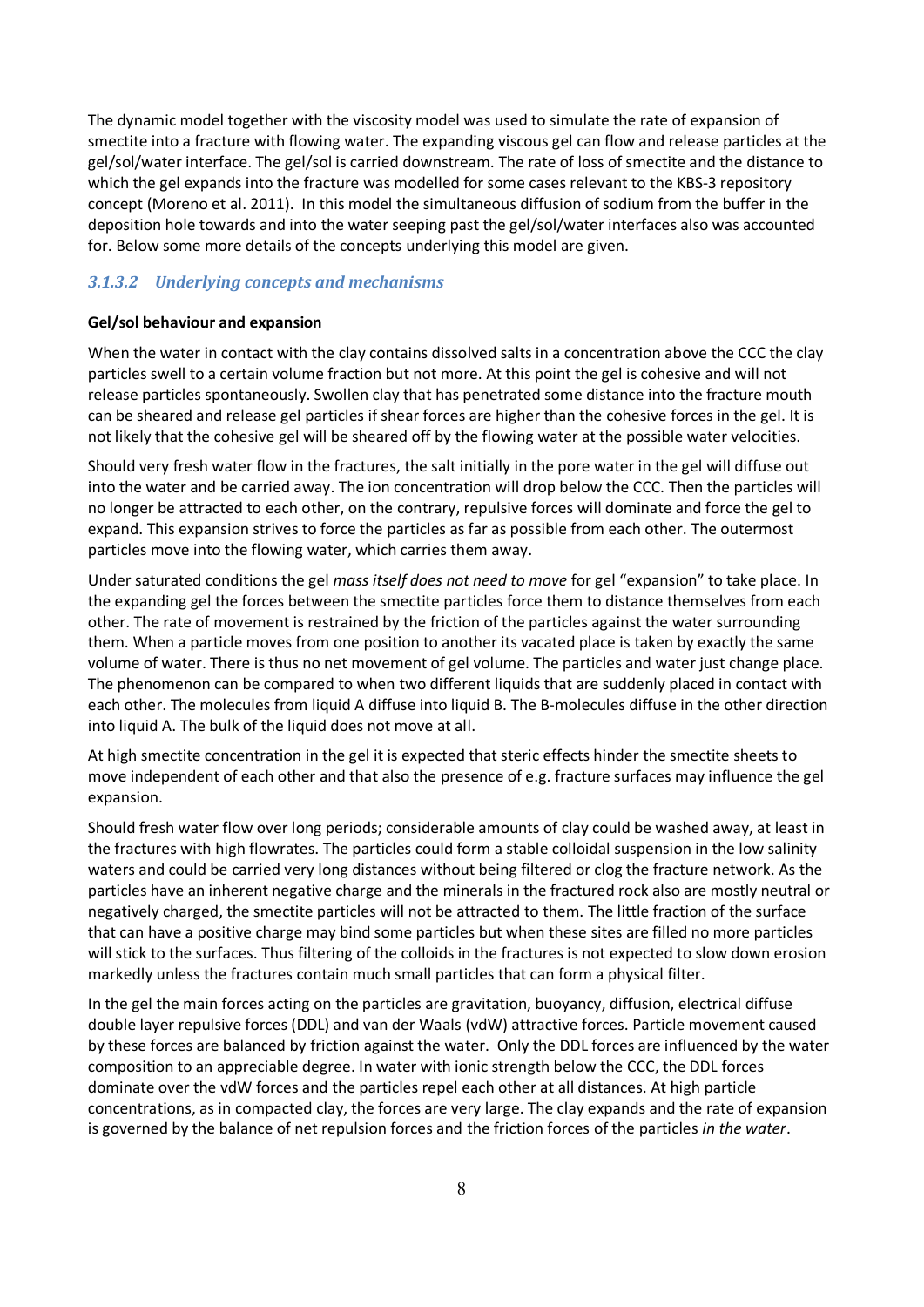Friction of the gel, containing only montmorillonite particles and water, against the fracture walls seems not to influence or limit gel expansion. This can be understood by the fact that there is no net gel flow relative to the walls of the container so there is no friction against the walls. A smectite particle that moves will be replaced by the same water volume moving in the other direction. The smectite particles can be compared to very large molecules and they also move as such by the thermal forces (Brownian movement). This is supported by experiments with filters with very small pores where it is found that a 2 mm thick filter with pore sizes of 2 µm allows smectite particles to penetrate nearly as rapidly as through 10 µm filters (Birgersson et al. 2009, Neretnieks et al. 2009). Should wall friction between the gel/sol and pore walls, as for a fluid flowing through a porous medium have played a role, the finer filter should have slowed down the flow by a factor 25. This is because the flowrate in each pore is proportional to the pore diameter to the  $4<sup>th</sup>$  power and the total number of pores is inversely proportional to the diameter to the  $2<sup>nd</sup>$  power. This gives the flowrate per cross section area of the filter proportional to the diameter to the 2<sup>nd</sup> power.

#### Ion exchange and influence of calcium and other divalent ions

The above description of gel/sol behaviour applies best to smectites in which monovalent ions such as sodium dominate in the water and in the diffuse double layer. Then the individual sheets tend to separate and the colloid particles consist of one sheet. CCC is then in the range 20-100 mM. When the pore water has essentially only divalent ions such as calcium or magnesium these also will be present in the diffuse double layer.

Actually the term porewater is not well defined because the diffuse double layer containing the charge compensating cations has a high concentration nearest to the surface and the concentration gradually falls off with distance. When both monovalent and divalent ions are present in the water the ions in water nearest the surface have a different fraction of di/monovalent ions than in the water further from the surface. This implies that on the average the composition of the amount of counterions needed to compensate for the smectite charge is different from the water at large distance from the surface.

Divalent ions are much preferred in the diffuse layer compared to monovalent ions. At low concentration in the surrounding water (at large distances from the surface) even a small fraction of calcium can generate a high fraction of calcium in the charge diffuse layer. It has been found that for approximately up to 90% calcium in the diffuse layer the smectite behaves much like a sodium smectite. At larger calcium fractions the smectite particles form stacks of typically 5 -10 to perhaps 20 sheets. The CCC for calcium smectite is 2-4 mM (Birgersson et al 2009). The stacks repel each other with forces comparable to those for the individual sheets in sodium-dominated systems. This manifest itself in that the swelling pressure of highly compacted calcium bentonite is comparable to that of sodium bentonite but that calcium bentonite stops expanding at much higher volume fraction smectite than its sodium counterpart. Calcium dominated bentonites are not expected to release colloidal particles as easily and the particles are expected to be larger because of the stack formation.

At low ion concentrations, even in dilute gels, the amount of cations in the diffuse layer makes up the by far largest fraction of all cations in the gel. Ion exchange equilibria thus are expected to strongly impact on the gel/sol properties. The cations in the diffuse layer are mobile and may dominate the rate of cation diffusion in the gel (Neretnieks et al. 2009). This does not seem to have been accounted for in many modelling studies of ion exchange in bentonite buffers.

#### **Friction in fractures**

Friction of the *incompressible* gel, containing only smectite particles and water, against the *fracture walls* does not to hinder smectite particle migration from a closed volume into a fracture.

However, wall friction may be limit flow of gel into fractures. Figure 3.2 illustrates a situation where the gel is enclosed in a vessel on all sides. One wall is in contact with a thin slit (fracture) filled with water. The gel exerts a strong swelling pressure on all walls of the vessel. This pressure cannot force any of the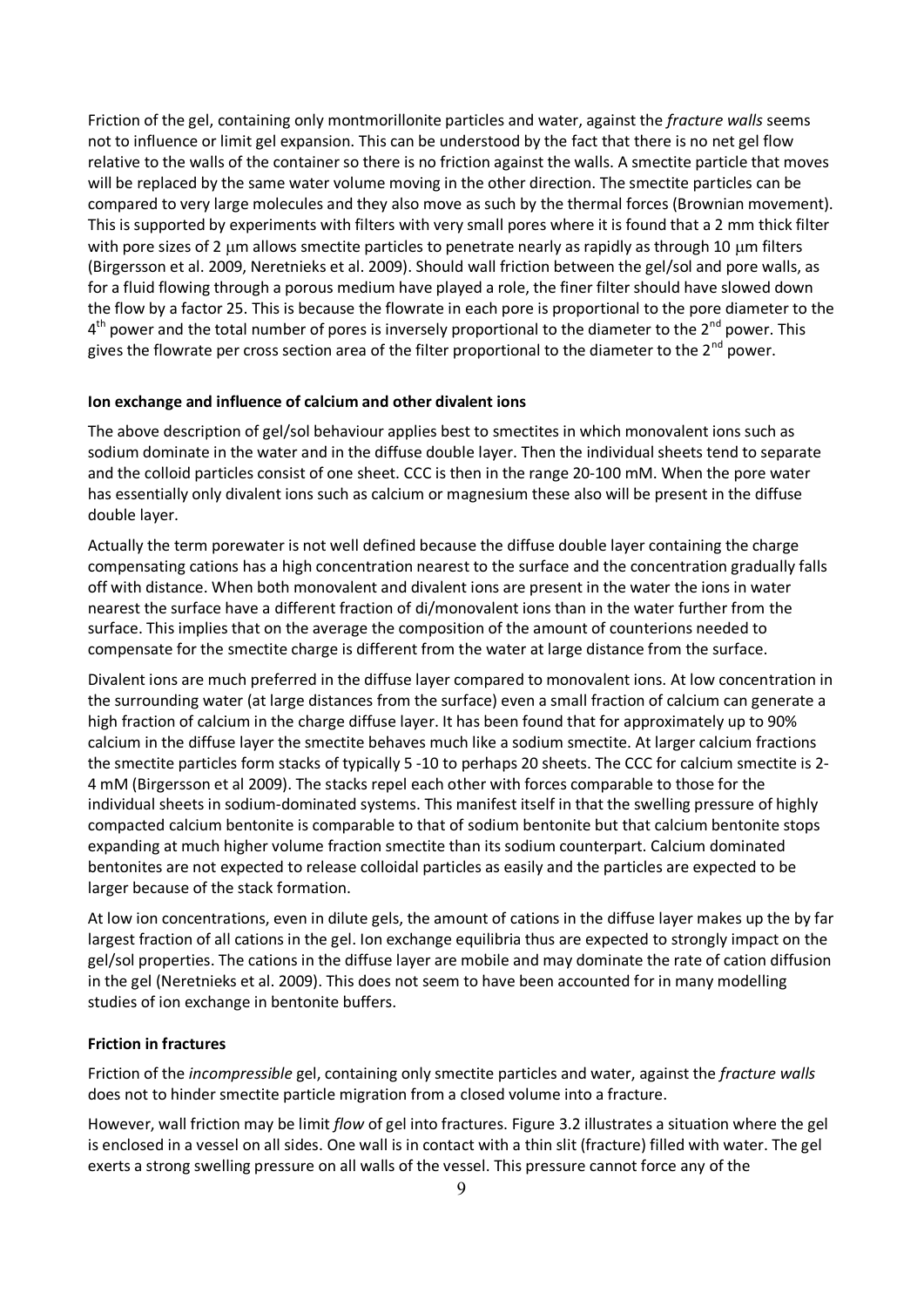incompressible gel to flow into fracture because if a tiny volume of gel mass were to be pressed out into the fracture the same volume of water would have to intrude to replace the vacated volume. Water can only intrude through the fracture and has to pass the smectite particles there, which occurs by the mutual exchange of water and smectite in the "expanding" gel in the fracture. This is governed by the force balance described above.



Figure 3.2. The walls of the vessel are impervious to water and smectite. The gel is fully water saturated and the fracture is filled with water.

Should any of the walls of the vessel allow water to enter the vessel, the situation would be different. Then the swelling pressure would expand the gel in the vessel and force the gel to flow into the fracture in addition to the gel swelling caused by the internal forces in the fracture. This flow will be counteracted by friction against the walls. It was shown in Birgersson et al. (2009) that the mass of gel can only expand very short distances in narrow fractures due to wall friction.

Gravity and Brownian diffusion have a negligible impact at high particle concentrations and ionic strengths but can become important at low concentrations. Below the CCC the gel continues to expand by the DDL forces until these are so weak that thermal (Brownian) motion of the particles becomes more important to further dilute the system, which now has turned from a gel into a sol. Gravity then also starts to play a role. In upward expansion, gravity pulls back the particles and in a downward expansion it helps the particles to move. Horizontal expansion where gravity has no impact would allow the sol to expand into all available water volume.

The gel is thixotropic and behaves as a pseudoplastic fluid. In a range of particle concentrations around one to a few volume percent the gel is more viscous when at rest and less viscous when subjected to shear. A rested gel will need a larger shear force to set it in motion and to shear off particles at the gel/water interface. However, once the gel has been set in motion it will flow more easily.

The gel does not flow like a Newtonian fluid such as water but deforms slowly when subjected to a shear force. Sometimes a minimum shear force, the yield stress, is needed to start deforming it. The gel behaves like a Bingham body or fluid. At shear stresses larger than the yield stress it flows nearly like a Newtonian fluid. Often in practice there is not so clear minimum shear stress but more gradual decrease in viscosity with increasing shear rate. As the viscosity is the ratio between shear stress and shear rate, the viscosity seems to decrease as more force is applied. The higher the particle concentration is the more nonlinear these effects are.

This has an important impact on the erosion. At particle concentrations of 2-5 % volume fraction or more, the viscosity of the gel at low shear forces is several orders of magnitude higher than that of water. With decreasing particle concentration the viscosity decreases and approaches that of water. The dilute gel/sol flowing in the fracture flows more slowly than water. The whole gel, if the stress is larger than the yield stress, can be set in motion. In the repository situation it is gradually replaced by more swelling gel from the deposition hole.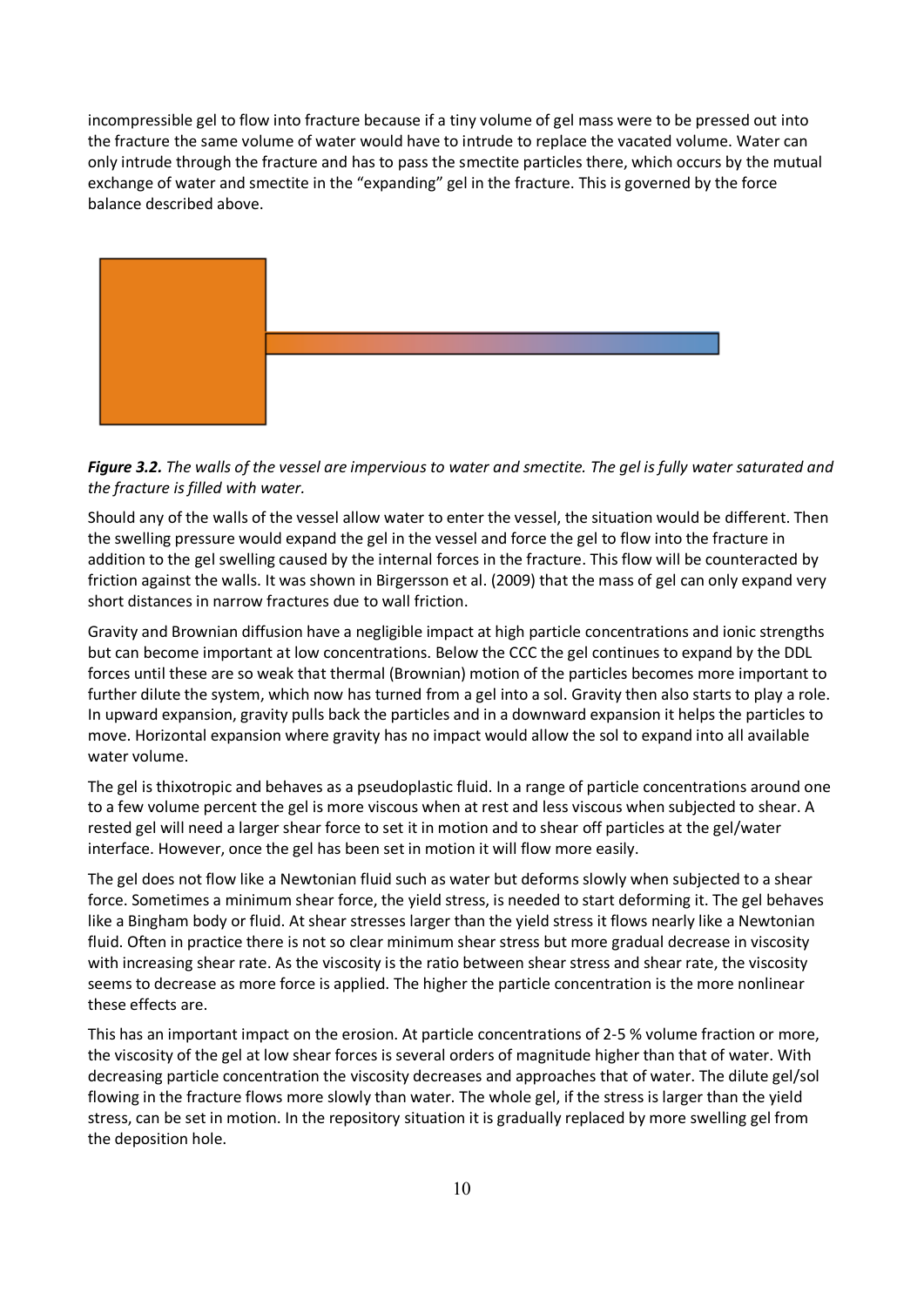Above the CCC the gel expands to a point where the vdW attractive forces become equal to the DDL forces, which have decreased with distance between particles. When this point is reached, the gel expansion stops and particles that try to escape by thermal motion are pulled back. Particles are not spontaneously released and the gel is called a *cohesive gel* at this point. However, up to the volume fracture where the DDL and ydW forces balance (the balance point) the DDL forces dominate and the gel *is expansive* also when above the CCC. The gel will therefore continue to expand until all the gel has attained the volume fraction that corresponds to that at the CCC.

A very sharp boundary between gel and water develops at the balance point. Gravity may also act as a force that can balance the repulsive DDL force. It should be noted, that in most experiments using visual observations to determine the CCC, gravity could have played a role to restrain colloid dispersion to a dilute sol. The gel may well be expansive in the sense that if gravity would not restrain the expansion e.g. in a horizontal fracture the gel below CCC would expand forever forming an increasingly dilute sol.

#### 3.1.3.3 Conceptual picture of bentonite erosion into a fracture

Figure 3.3 shows a fracture intersecting the canister deposition hole, which is filled with compacted bentonite. The bentonite, when wetted, swells out into the fracture. It has a very high swelling pressure when highly compacted but the swelling pressure decreases with decreasing bentonite density. The smectite particles are pulled and pushed into the water that seeps in the fracture by the different forces acting on the particles. If the pore water is below the CCC the particles at the bentonite/water interface can diffuse into the water and be carried away. There is also a region where the gel/sol has so low a particle  $\tilde{\Gamma}^j$  concentration that it is little more viscous than water and can flow away. The loss of particles is thus influenced both by particle diffusion and by advective flow of the dilute gel/sol. For both mechanisms, the flowrate of water and gel in the fracture will influence the total rate of loss.

The water composition strongly influences the DDL forces but has a very weak or negligible influence on the other forces. The viscosity of the dilute gel increases with decreasing ionic strength. The CCC determines when the smectite particles can be released to the water in the form of colloids or when they still will be held together by the attractive vdW forces. It can be used to set up the borderline between a cohesive and an expansive gel. If the gel at the gel/water interface is cohesive, it can behave like a pseudoplastic or Bingham body and may not start to flow or allow shearing off of gel by the small shear forces the seeping water in the fractures can generate.

The water composition in the deep groundwaters at repository depth is normally above the CCC and very little release of colloids is expected. It is also not expected that the cohesive gel can be sheared away at any of the expected water velocities. However, if fresh water were to intrude, the water composition at the  $g$ el/water interface could decrease and become lower than the CCC. This would allow particles to be released causing bentonite loss. The rate of leaching of the ions from porewater will therefore influence the erosion rate.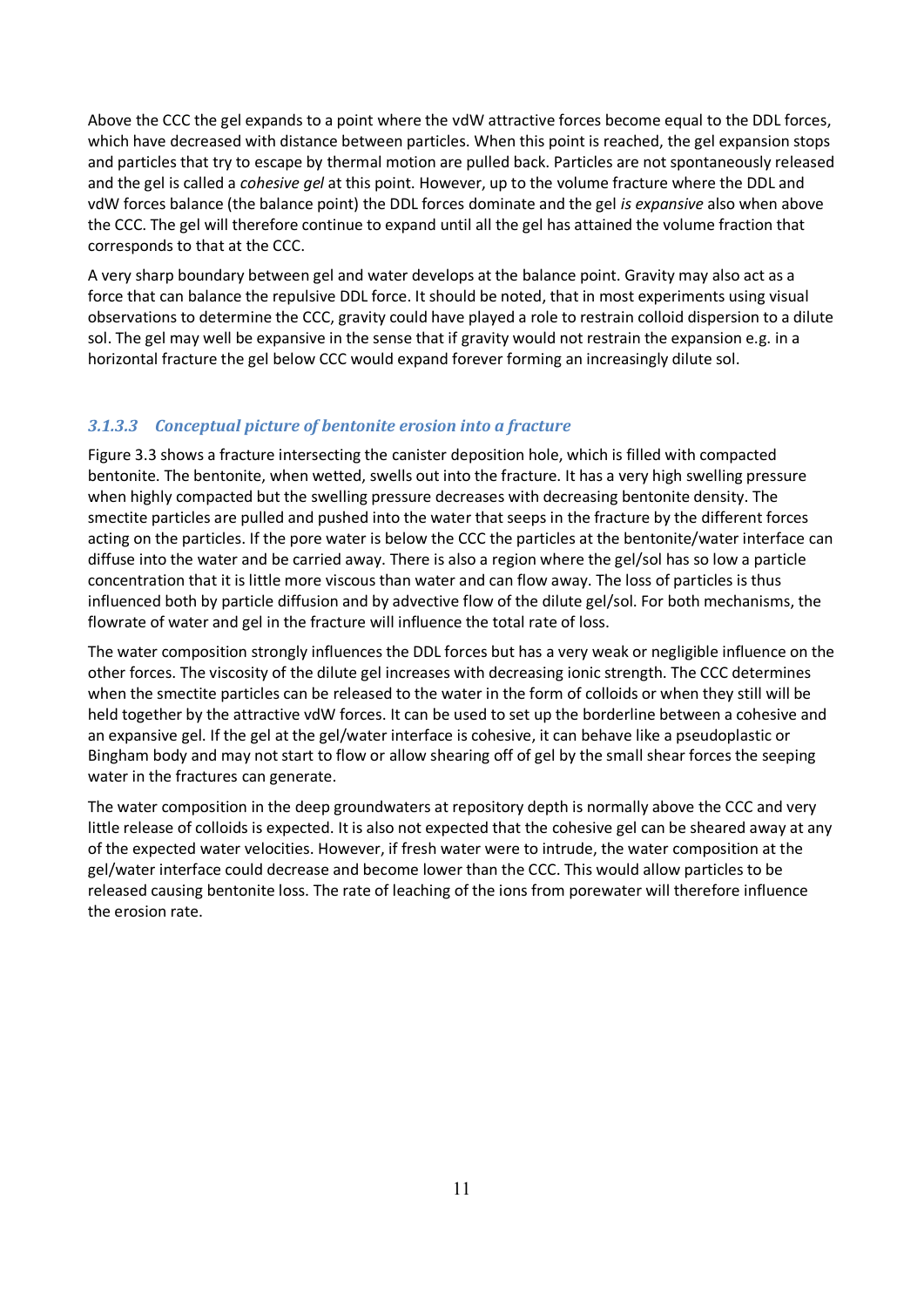



When the water composition in the buffer is below the CCC and when the water seeping in the fractures also is below the CCC the gel is always expansive and its rate of expansion will not be limited by the rate of leaching of CCC determining ions. The rate of expansion will then only be limited by the friction forces between the water and the particles in the gel/sol. In clays that contain non- smectite particles, these may conceivably also slow down expansion.

The rate of expansion would gradually slow down for two reasons. The expansion rate slows down inversely proportional to the square root of time because the water that intrudes into the gel has further and further to travel as the gel expands further into the fracture. Another reason is that should there be a noticeable loss of swelling pressure in the buffer due to loss of clay, the rate also slows down.

A further factor comes into play in practice. The commercial bentonites contain accessory minerals in addition to the smectite particles. This detritus material can be thought of as very fine sand. These particles are also influenced by the DDL forces that the smectite particles exert on them. Because of their different electrical charge properties they in general do not repel each other or the fracture walls as strongly as the smectite particles do. It is envisaged that as the smectite particles move into the fracture they will push the small sand particles in the same direction. Where the gel has expanded so much that it forms a sol, i.e. where the individual smectite particles no longer have strong repulsion forces between them and move essentially randomly and independently of each other propelled by thermal forces (Brownian diffusion), they no longer push or carry the "large" sand particles with them. These are left behind and could gradually build up a porous sand bed in the fractures. The smectite particles then have to move through the sand bed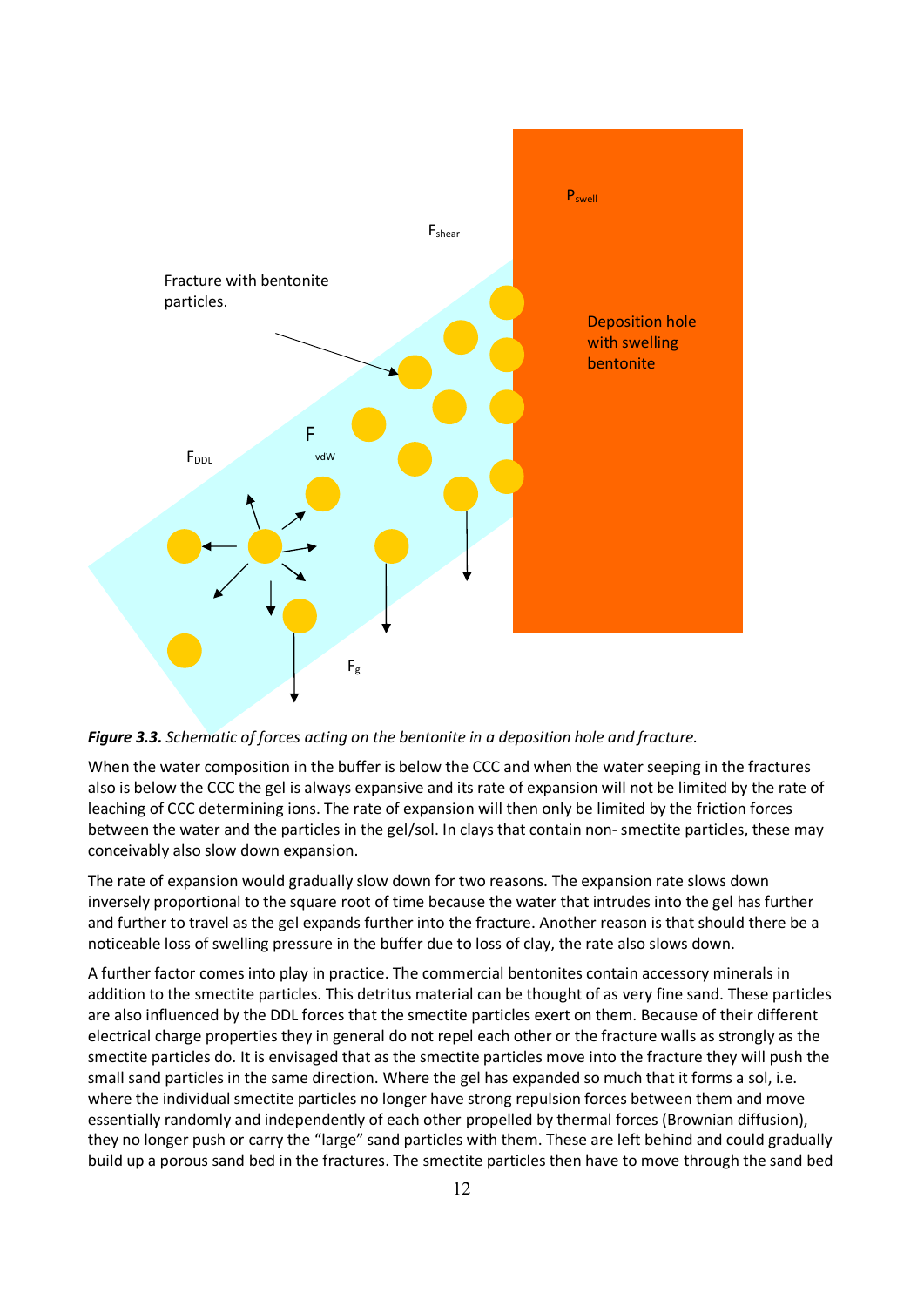to reach the mobile water. As more smectite is lost, the sand bed keeps increasing in size and is compressed by the smectite particles wanting to pass. The transport of the smectite particles will gradually slow down and may even totally stop when the sand bed is compressed and forms pores smaller than the smectite particles. This is called straining. The particle size distribution of the detritus material should be such that it overlaps with that of the smectite particles for the straining to be effective. Filtering and straining in short, a few mm depth bed formed under laboratory conditions, has been shown to effectively stop smectite penetration (Richards and Neretnieks 2010).

#### However, it remains to be shown that such filters will form by themselves in fractures and that they will be  $effective.$

Even if the sand bed does not fully strain the smectite particles, it will slow down particle movement as well as the exchange of solutes between the seeping groundwater and the water in the bentonite. The longer the sand region is the longer distance ions and smectite have to diffuse, which limits the rate of mass transfer. The loss of CCC determining ions will slow down and may eventually become the rate-determining step for the colloid formation.

Figure 3.4 illustrates the expansion of the gel in a fracture, the formation of the sand bed and the transport of solutes and colloids through it. Here only the case when the water is below the CCC in the region around the gel/water interface is considered although it may be above the CCC further into the gel in the fracture. DDL forces expand the bentonite into the fracture. The fracture is slanting and gravity will therefore pull back upward expanding particles but pull them downwards into the water at the lower end of the intersection with the deposition hole. The sand particles are left behind when the gel turns to a sol and form a porous bed through which the smectite particles have to pass. This slows down the flux of the smectite particles. In addition, the sand and the gel will slow down the diffusion of ions from the pore water in the gel as the particles form a diffusion barrier. The sand will be pushed outward in the fracture by the swelling gel but will be restrained by friction. The particle size distribution in relation to the fracture aperture distribution will determine how far the particles can migrate before clogging the fracture. The particle size distribution of the detritus material in the commercial MX-80 bentonite overlaps that of fracture apertures and straining and clogging is expected to be potentially important mechanisms that can decrease or even stop erosion.

The thicker the sand bed becomes the more difficult it will be for it to move further out into the fracture. It is also expected that a sand bed will form in the deposition hole at the mouth of the fracture. This sand bed will be compressed and compacted by the swelling clay. The sand bed at the mouth of the fracture as well as in the fracture itself will grow with time but the rate of growth will decrease as less and less smectite particles can negotiate paths through the narrow pores of the bed.

In fractures with downward facing component, the sand particles can be pulled downward by gravity contributing to the loss of such particles. Hypothetically the whole downward facing fracture could be filled with such sedimenting sand particles if straining has not set a limit beforehand. The water flowrate will slow down in the fracture now filled with particles and its carrying capacity of smectite particle will decrease.

The solubilised smectite particles that reach the outer rim of the sand bed will diffuse into the boundary layer of the seeping water. During a given time they move a short distance into the seeping water. When the water has passed the deposition hole it has picked up a limited amount of colloids. This can be thought of as a resistance to colloid transfer to the seeping water. However, at the downward sloping part of the fracture, gravitation helps to pull the sol particles down into the water. At the lower end of the fracture, the rate of loss of smectite is therefore faster than at the upper parts.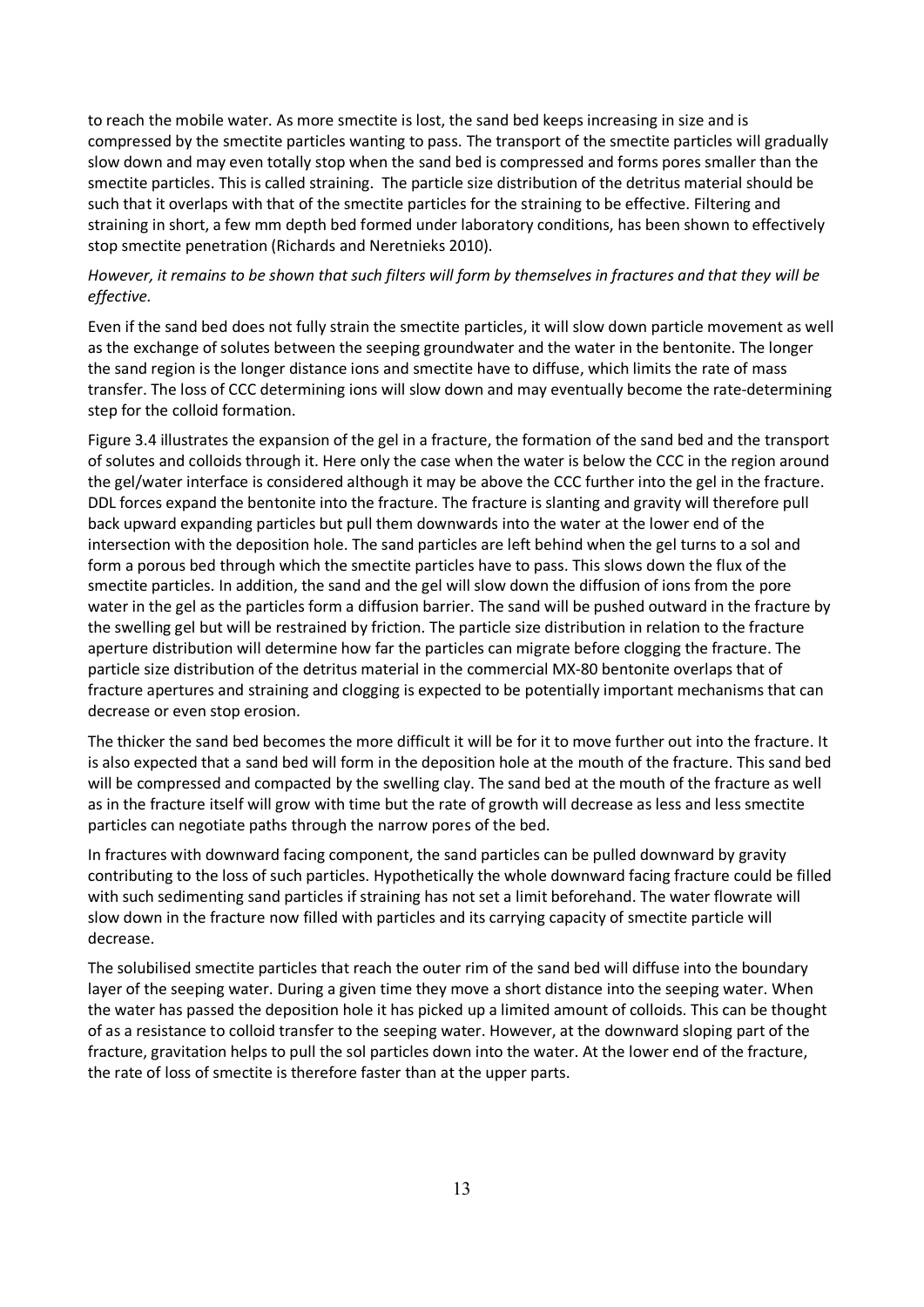

Figure 3.4. Bentonite gel expands downwards from the deposition hole into and in a fracture. Smectite colloids are released from the gel, move through the sand bed and are carried away by the seeping water.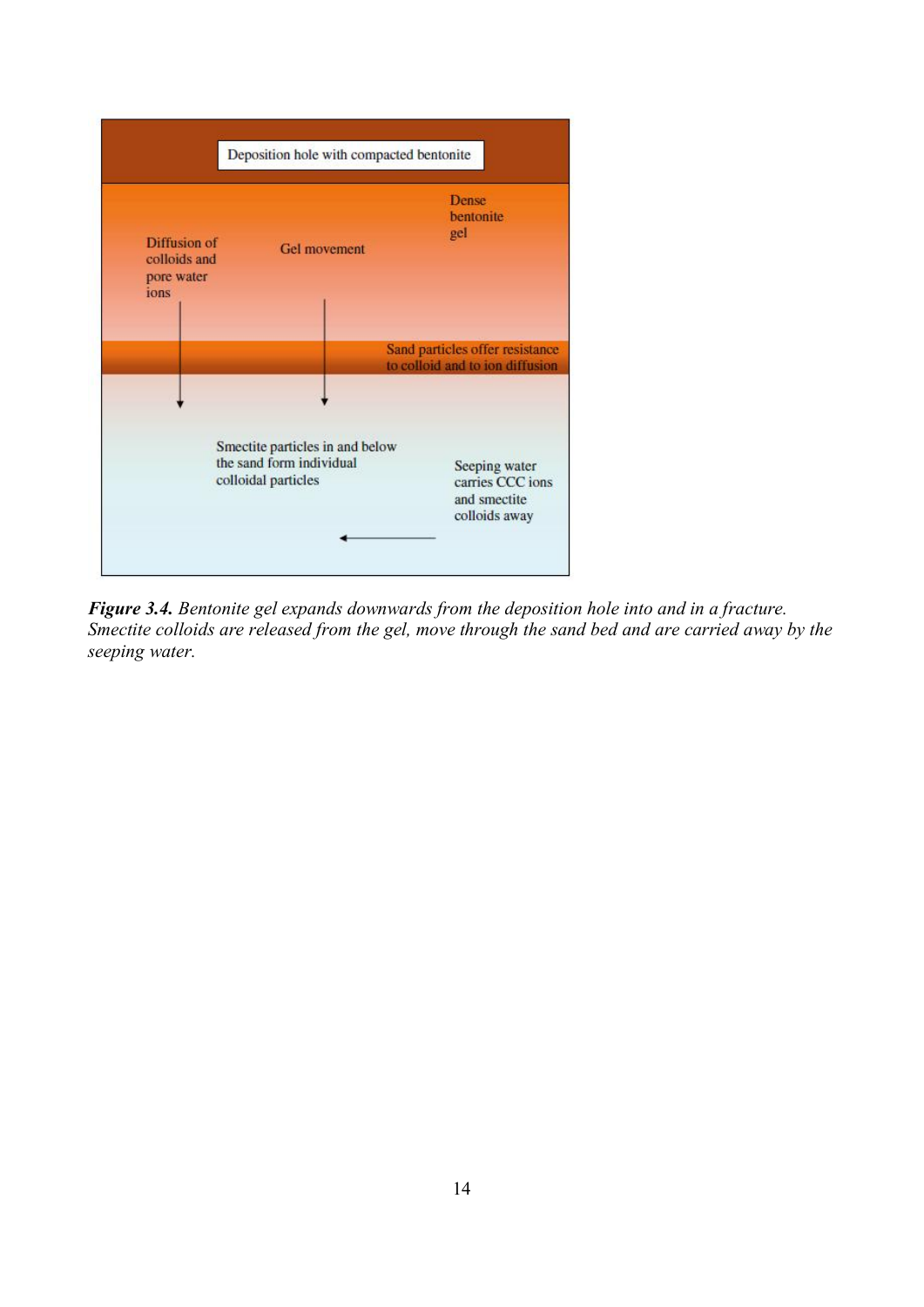#### **3.1.4** Viscosity of smectite gel/sol

Broad overviews of rheological behaviour of bentonite/smectite suspensions can be found in Luckham and Rossi (1999), Bergaya et al (2006), and references therein. Barnes (1997) gives an overview of thixotropy. Measurements of shear stress-shear rate relations of purified and homoionic bentonite suspensions are reported in Chen et al (1990), Penner and Lagaly (2001), Adachi et al. (1998), Brandenburg and Lagaly (1988), Benna et al. (1999), Bekkour et al. (2005), Galindo-Rosales and Rubio-Hernández. (2006), Duran et al. (2000), Malfoy et al. (2007). Rheological properties of natural clays containing other mineral particles are reported in Christidis (1998), Christidis et al. (2006), Kelessidis et al. (2007). Methods used to determine layer charge and layer charge distributions are found in Frey and Lagaly (1979), Christidis (2008). Electroviscous effects are discussed by van der Ven (2001), and Rubio-Hernandez et al (2004).

These papers describe forces involved, shapes, sizes and structures of individual smectite sheets, cause of fixed and variable electric charges on the particle surfaces, influence of  $pH$  and ionic strength of the solution, association of individual particles in agglomerates of different sizes and shapes, impact of inorganic counterions in ion exchange positions of sorption and influence of non-ionic surfactants and polymers etc. Pseudoplastic effects and Bingham behaviour are described and analysed as well as causes for thixotropy and other nonlinear effects. The rheological behaviour of such suspensions is very complex and not understood in all details. Nevertheless, there are some effects that are generally agreed on qualitatively and sometimes also quantitatively.

Due to its direct influence on the electroviscous effect and the thickness of stacks, layer charge and charge heterogeneity is expected to strongly affect the rheological properties of smectite suspensions. This includes aspects of charge magnitude and charge localization (i.e. octahedral vs. tetrahedral) as well as the possibility of order or disorder in e.g. Mg-distribution, which influences octahedral charge (Christidis et al. 2006).

At high compaction the thin flat sheets must be aligned essentially parallel in stacks or quasi-crystals with very little space between the sheets. The distance between sheets in the stacks can be as low as 0.3 to 0.5 nm in "dry" clay when exposed to air with normal humidity (Push and Young 2006, Bergaya et al 2006). When compacted, the number of sheets in a stack is expected to be several hundred so that the stacks have approximately the same size in all directions at high compactions so that they can arrange themselves in a dense formation, avoiding large voids between the stacks. This is necessary in order to be able to compress the clay to porosities down to 0.3 to 0.4 without breaking or deforming the sheets too much. Such low porosities are readily obtained in the highly compacted bentonite blocks to be used as backfill in the repository. In water, the clay swells and the stacks distance themselves from each other and expand the distance between the sheets. The stacks also break up in thinner stacks and can break up into individual sheets, given favourable chemical conditions. The latter is observed for clays rich in sodium in the ion exchange positions and when the water has low salinity and not much divalent ions such as calcium and magnesium. In calcium rich clays and in waters with higher ionic strengths the sheets do not separate as readily and stacks or quasi-crystals of 5 to 15 or more sheets remain as coherent particles even when the clay has stopped swelling. Sodium rich clays behave very differently from calcium rich clays at lower solid volume fractions.

The movement of the individual particles is affected by the presence of neighbours as long as they do not have space enough to rotate freely. Rotation is a rather rapid process compared to other processes to be considered for the gel/sol behaviour (McBride and Baveye 2002). Onsager (1949) introduced the concept of co-volume where the basic idea is that the particles have volume in which to rotate freely without touching neighbouring spheres at low volume fractions. At higher volume fractions the rotation is hindered and this strongly influences the behaviour of the gel/sol.

The co-volume plays a central role in the model for the viscosity of dilute gel/sols. It is illustrated in Figure 3.5 below. The idea is that a fluid that contains spherical particles will be more viscous than the fluid itself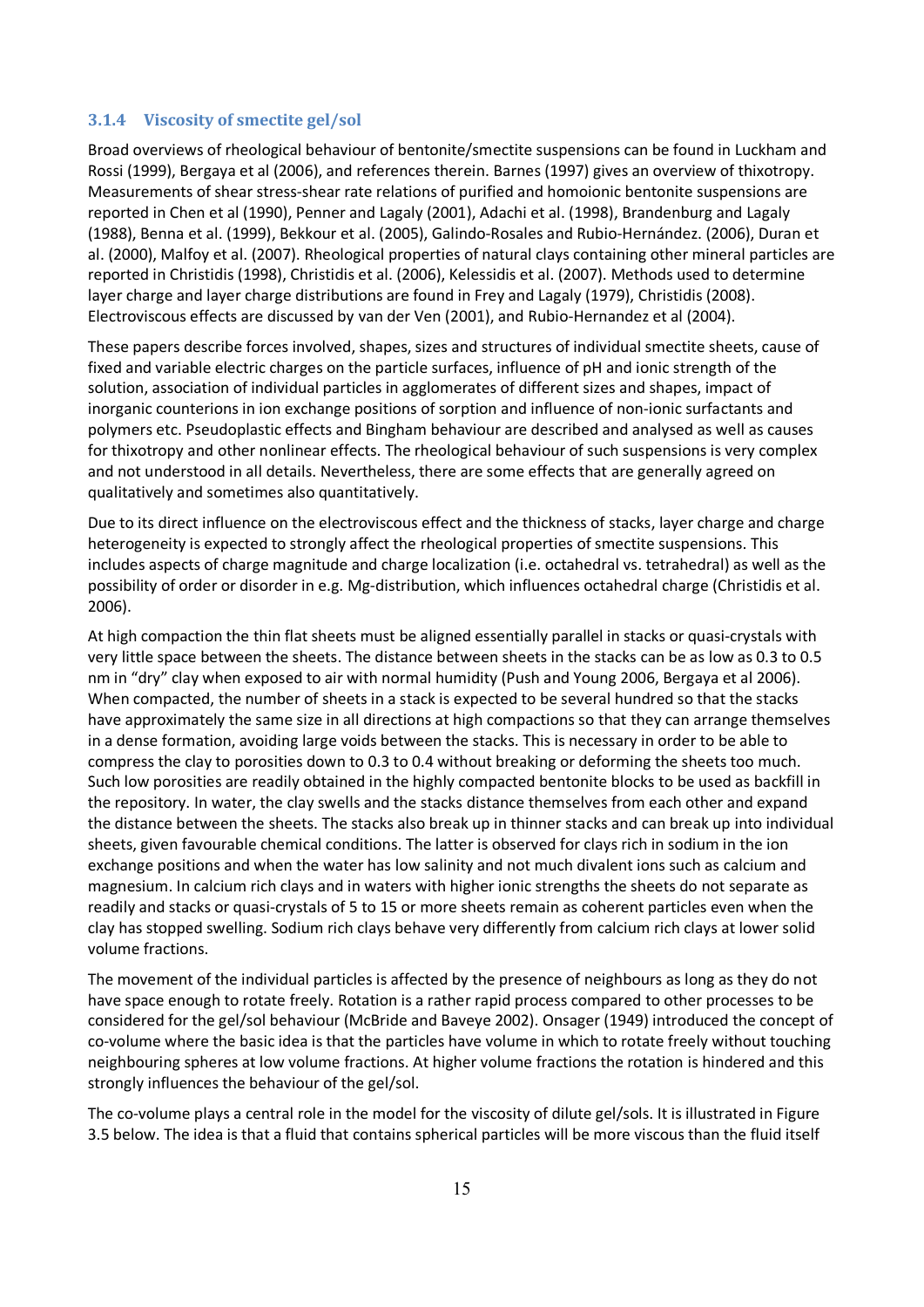and that it can be described by the Einstein relation, at least at low volume fractions (Hiemenz 1986, Bird et al. 2002).

$$
\eta = \eta_{w} \left( 1 + 2.5 \phi_{spheres} \right) \tag{1}
$$

For higher volume fractions higher order terms could be added.



Thin diffuse double layer, co-volumes do not overlap



Large diffuse double layer, co-volumes overlap

**Figure 3.5.** Illustration of co-volume with and without impact of diffuse layer for a given volume fraction  $\phi$ . The extent of the diffuse layer is shown as dotted oval in the right figure.

For coin-like particles the co-volume is the volume of a sphere, which the particle could rotate in. Liu (2011) extended the idea by to the radius of the coin adding some fraction m of the thickness of the diffuse double layer. This is illustrated in Figure 3.5. The diffuse layer extends further in low ionic strength waters and the viscosity will therefore tend to increase with decreasing ionic strength.

Liu (2011) used data for sodium bentonites and purified smectites from different sources and was able to fit the following expression to the data.

$$
\frac{\eta}{\eta_w} = 1 + 1.022 \phi_{cov}^{\kappa} + 1.358 (\phi_{cov}^{\kappa})^3
$$
 (2)

where

$$
V_{cov} = \frac{\pi (l_s + 2m\kappa^{-1})^3}{6}
$$
 (3)

The Debye length is

$$
\kappa^{-1} = \sqrt{\frac{\varepsilon_0 \varepsilon RT}{2IF^2}}
$$
 (4)

$$
\phi_{cov}^{\kappa} = \frac{V_{cov}}{V_p} \phi = \frac{2}{3} \frac{(l_s + 2m\kappa^{-1})^3}{l_s^2 \delta_s n} \phi
$$
\n(5)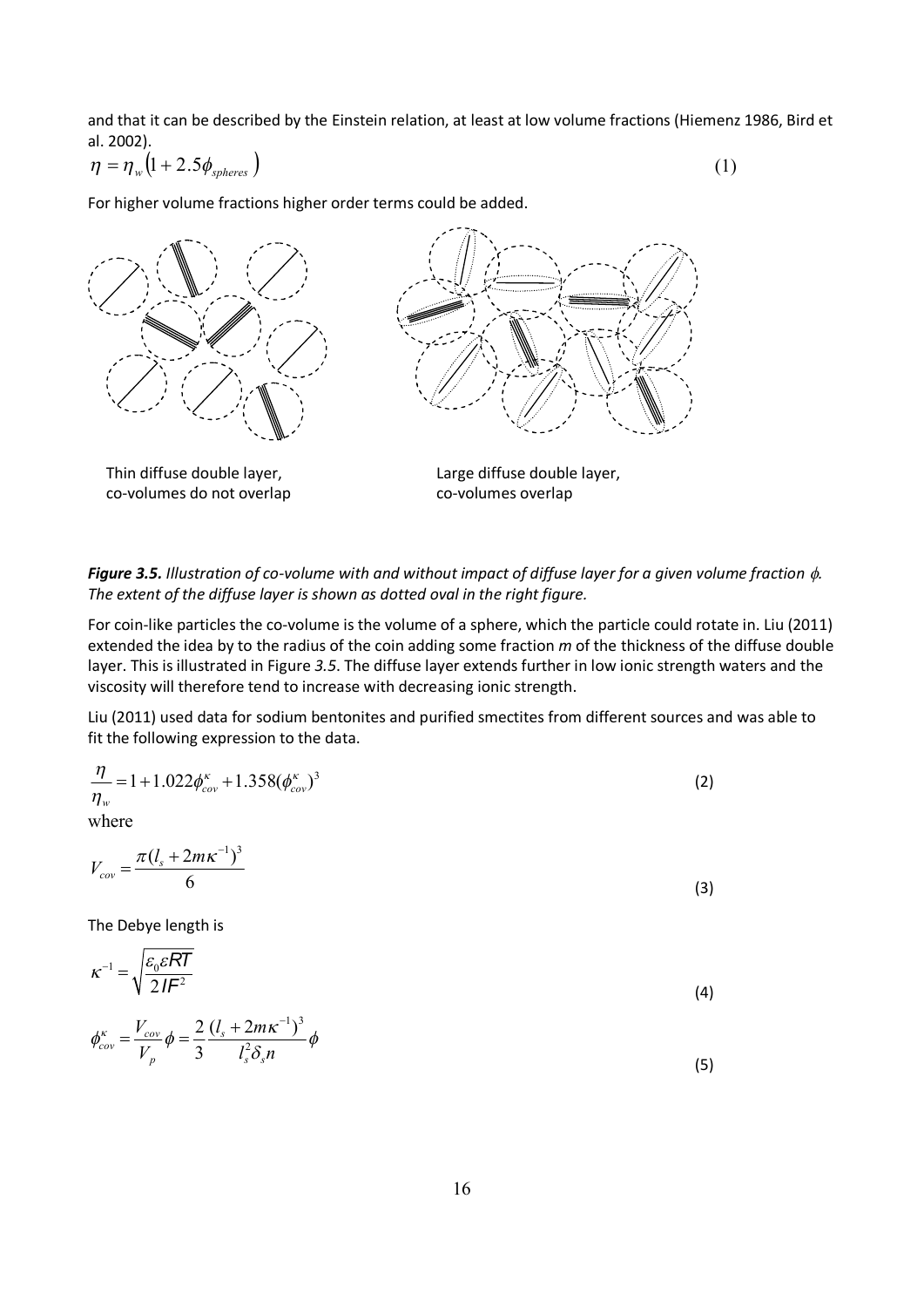The number  $m$  of Debye lengths to add to the radius of the sheet was found to be 1 and the particle radius  $J_s$  = 220 nm in the fitting of all the data shown in Figure 3.6. The data cover actual volume fractions  $\phi$  up to nearly  $0.9$ %.



Figure 3.6. Relative viscosity as a function of co-volume fraction from different sources.

Viscosity data for sodium smectites for higher volume fractions exist. Birgersson et al. (2009) show strong non-Newtonian behaviour and the data cannot be used for this model. The little information found for  $\alpha$ alcium bentonites could also not be used.

*There is a need to develop better understanding and models for calcium bentonites and for higher volume* fractions because gel/sol viscosity models are an essential part of erosion modelling.

#### **3.1.5 Forces on and between smectite particles**

#### **3.1.5.1 Overview**

To be able to understand and simulate the behaviour of a compacted bentonite in a deposition hole, swelling under water uptake, expansion out in the fracture as the gel becomes looser and release of  $\mathbf x$ colloidal particle to the seeping water we need to account for the forces that govern this process.

The underlying conceptual model is that the gel consists of thin smectite sheets aligned in parallel until the gel is so dilute that they can rotate freely. Gravity and buoyancy forces on the particles and attractive van der Waals forces as well as repulsive double layer forces between particles act to move the particles when these forces do not balance. The movement is restrained by friction against the water in which they move.

The force balance is used to set up the equation of continuity to define the change in space and time of the expanding gel. The double layer repulsive forces are based on a solution of the Poisson-Boltzmann equation. A new analytical solution was devised by Liu and Neretnieks (2007), which is valid over the whole range of solid volume fraction in the gel of interest here, namely from  $0<\!\phi<0.7$ . The particle friction is based on the Stokes-Einstein relation for individual particles in the dilute gel and on a modified Kozeny-Carman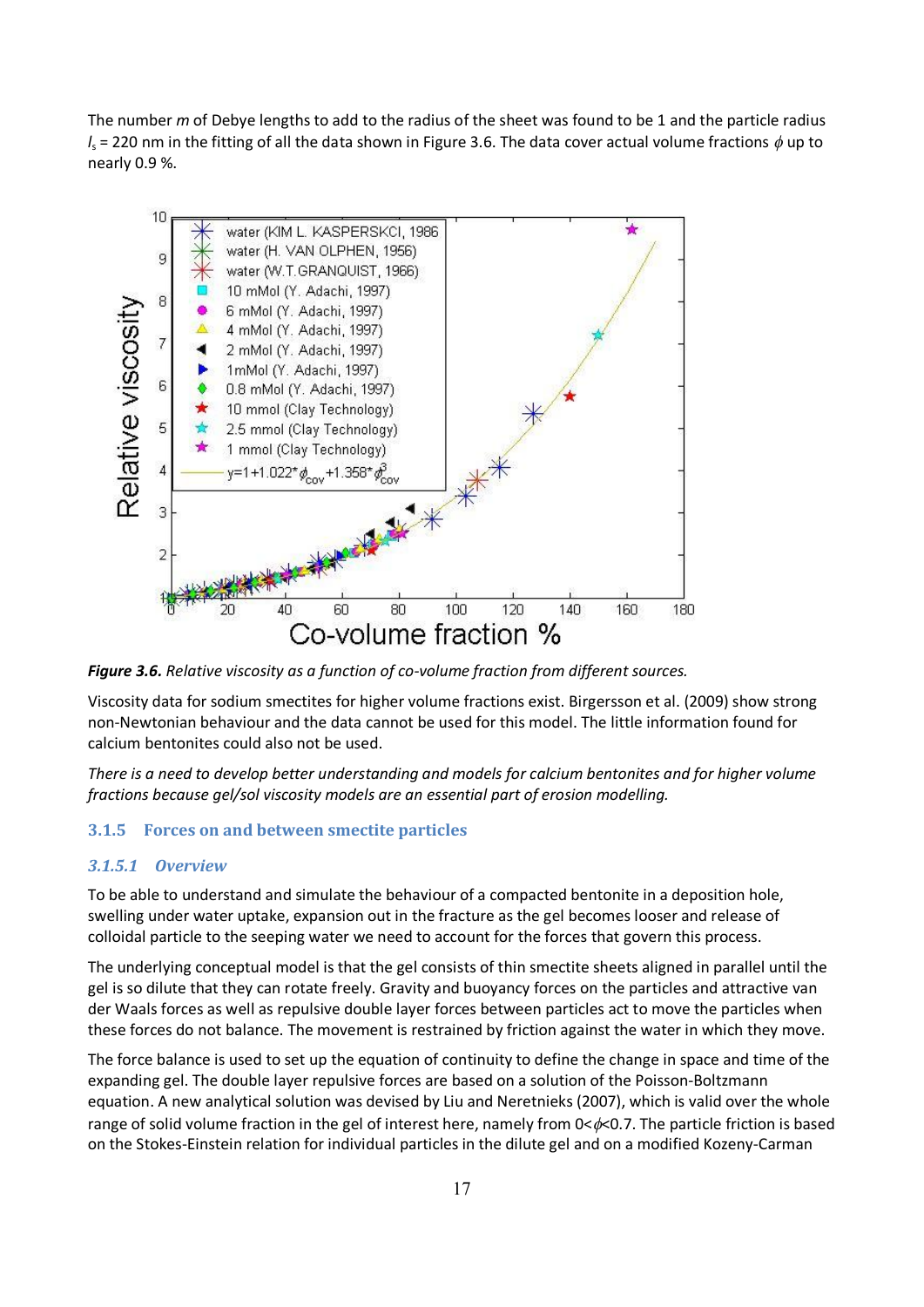relation for the dense gel. Recently, also a correlation for the friction as related directly to the force balance model was devised, which is an alternative to the Kozeny-Carman relation, Liu (2010).

A special bonus with the dynamic force balance model is that was successfully used to predict the range of CCC for sodium as well as calcium bentonites, much better than the conventional DLVO theory does, Liu et al. (2009b).

The dynamic model has been successfully tested against accurate measurements of sodium smectite tablet expansion, starting from a dry density of 1800 kg/m<sup>3</sup> expanding upwards in test tubes. It has also been attempted to use the model to simulate calcium bentonite expansion but although modelling results qualitatively and semi-quantitatively agree reasonably well with the experiments there are differences that makes the prediction of calcium bentonite swelling less reliable. Also the present model cannot predict the formation and properties of stacks that form in calcium systems.

The dynamic force balance model makes up a central part of our larger model used for bentonite erosion simulations.

#### 3.1.5.2 Forces involved

The particles in a gel or sol will be acted on by a number of different forces. The action of these forces on the particles determines the expansion and contraction of the gel and the formation of sols. The understanding and modelling of these forces form the basis for the modelling. The following forces are considered here.

- $F_a$  Gravity and buoyant force
- $F_u$  Forces due to changes in chemical potential in a concentration gradient
- $F_{vdW}$  van der Waals attractive forces
- *F<sub>nni</sub>* Repulsive forces due to the presence of electrical charges in and on the smectite particles, so called diffuse double layer forces

(6)

(9)

•  $F_n$  Friction forces on the particles if they move due to imbalance of the previous forces

The sum of these forces shall be zero

 $F_n = -( F_\mu + F_g + F_{DDL} + F_{vdW})$ 

#### Friction forces on the particles and gravity

Gravity acts on a particle, pulling it downward. The force on the particle is proportional to its buoyant mass and is

$$
F_g = V_p (\rho_p - \rho_w) g_c \tag{7}
$$

The friction force on a spherical particle can for laminar flow conditions be expressed by (Bird et al. 2002) (8)  $F_n = u_p f_{fr} = 3\pi \eta_w d_p u_p$ 

 $\eta_w$  is the viscosity of water and  $d_o$  is the particle diameter.

For particles with other shapes, this can be generalized to

$$
f_{fr} = 6\pi \eta_w r_{eqv}
$$

For large thin coin-like particles with diameter  $d_{\text{coin}}$  it is

$$
r_{eqv} = \frac{d_{\text{coin}}}{\pi} \tag{10}
$$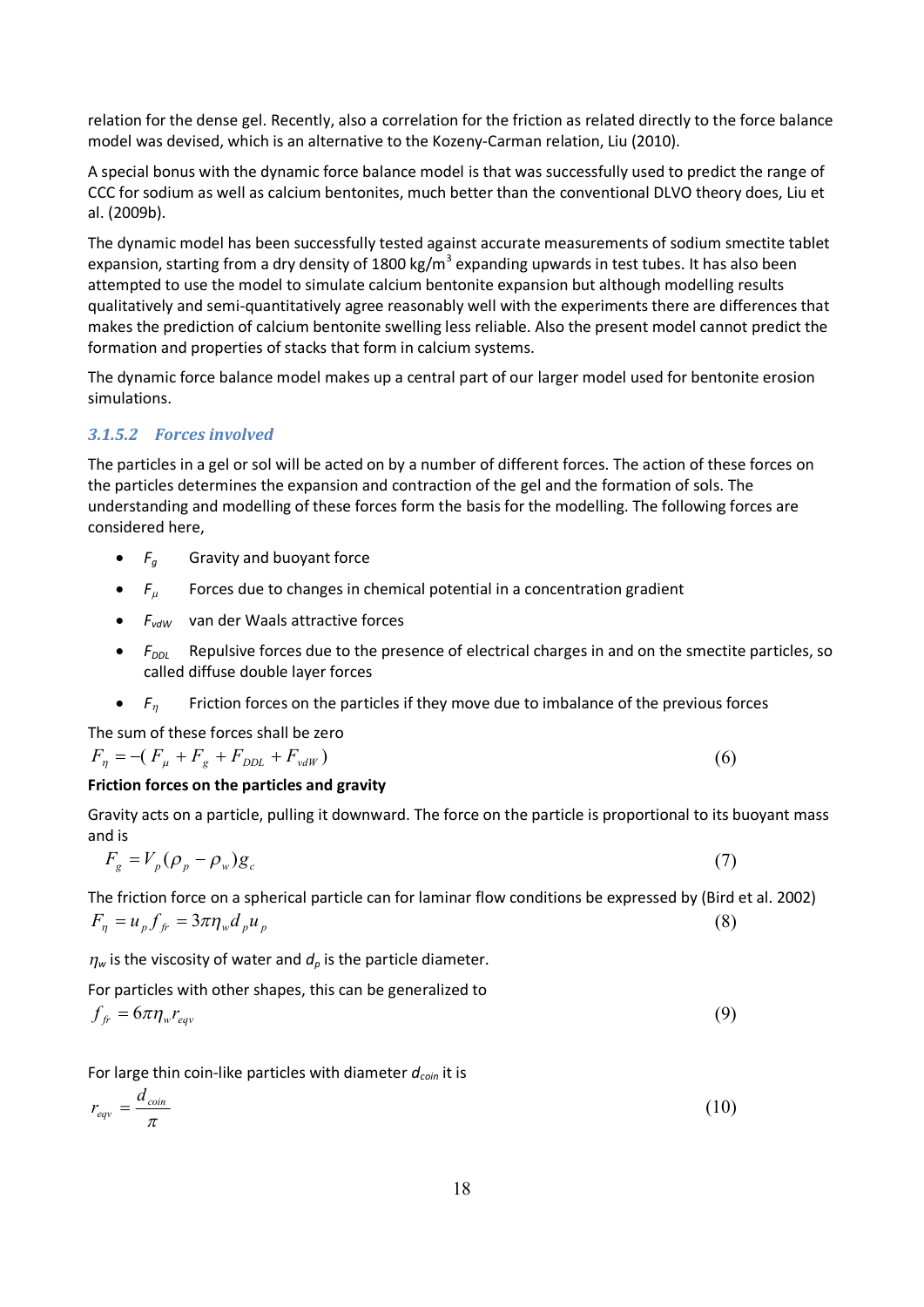The above relations can be used to describe the friction factor in suspensions. Denser gels need to be treated differently and the concept of a porous bed in which the water moves in the narrow spaces between the particles used. For laminar flow friction is proportional to the velocity in the pores and to the magnitude of the surface the water "rubs" against.

The friction force in a porous medium such as a bed of small particles can be estimated from a relation attributed to Kozeny and Carman called the Kozeny-Carman or the Blake-Kozeny relation, when the flow is laminar, which is valid for Reynolds number Re<1. (Bird et al 2002,  $p$  191)

The idea behind this relation is that the space between the particles forms conduits in which the fluid flows and the pressure drop in the conduits can be described in the same way as in a tube. When the "tubes" in the bed are the conduits between the particles the pressure drop in the bed can be assigned to each particle and a friction factor defined for the particle in the bed.

$$
f_{fr} = \frac{1-\phi}{\phi} \frac{\eta_w}{k} V_p \tag{11}
$$

The permeability k for the bed could be taken from the Kozeny-Carman relation. However for the bentonite beds a modification of that relation gives better agreement over the whole range of experimental conditions. Permeability data for MX-80 and similar bentonites (Karnland et al. 2006) were used to obtain the dependence of  $k$  on  $\phi$ . It was found, with the method detailed in (Liu 2010, 2011), that the permeability of natural MX-80 is very different from that of sodium exchanged bentonite. It can be well described over a wide range of solution concentrations by, for purified and sodium exchanged smectite with  $k_0$ =182

$$
k = \frac{1}{k_0 a_R^2} \frac{(1 - \phi)^3}{\phi^3} \tag{12}
$$

for natural MX-80 bentonite where  $k_0 = 0.6$ 

$$
k = \frac{1}{k_0 a_R^2} \frac{(1 - \phi)^6}{\phi^2}
$$
 (13)

If one uses the Kozeny-Carman relation or similar ones to describe the permeability, the friction factor as given in Equation (11) would go to zero when t $\mathbb D$   $\mathbb D$  volume fraction approaches 0. No theoretical model describing the transition has been found and it was chosen to add the friction factors for a single particle to that obtained for the bed. This gives a smooth transition in the intermediate range. Petsev et al. (1993) also tested the Kozeny-Carman equation over a wide range of volume fractions and arrived at similar conclusion.

$$
f_{\textit{fr}} = f_{\textit{fr}, \textit{particle}} + f_{\textit{fr}, \textit{bed}}
$$

#### **Chemical potential and particle "diffusion"**

All particles in the water including the water molecules are subject to random movements. This causes them to spread out and eventually attain a constant concentration everywhere provided no other forces are present. This can also be formulated as a force acting on the particles. It is only active as long as there is concentration gradient of particles.

$$
F_{\mu} = -k_B T \frac{d\phi}{dz} \frac{1}{\phi}
$$
 (15)

#### **van der Waals forces**

van der Waals forces between two parallel particles are described by Equation (16) (Evans and Wennerström 1999). The vdW force is always attractive.

 $(14)$ 

(TD)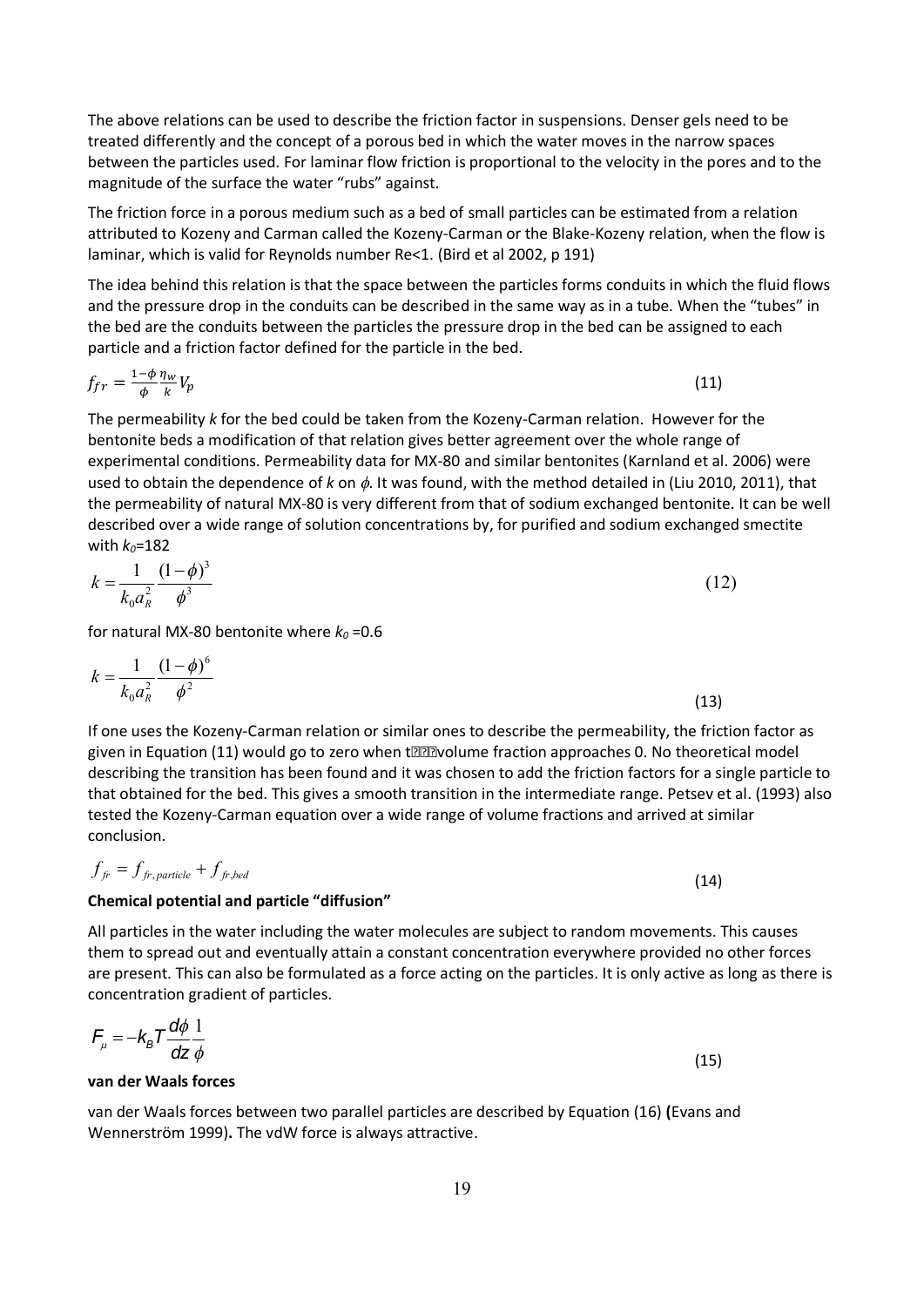$$
F_{\text{vdW}} = A_p \frac{A_H}{6\pi} \left[ \frac{1}{h^3} - \frac{2}{(h + \delta_p)^3} + \frac{1}{(h + 2\delta_p)^3} \right]
$$
(16)

#### Diffuse double layer forces

These are the most important forces that cause the expansion and solubilisation of the smectite particles in low ionic strength water and therefore described in somewhat more detail.

The smectite particles have a negative charge mainly due to isomorphic substitution in the crystal lattice of silicon (Si) for aluminium (AI) and aluminium for divalent atoms such as iron (Fe) and magnesium (Mg). This leads to a net negative charge on the order of one meg/g. One can also view this as an equivalent mass of 1000 g/eq. This means that the smectite has a considerable permanent charge, which must be neutralized by attachment of charge compensating ions. These are commonly sodium (Na), potassium (K), calcium (Ca) and magnesium (Mg) ions. In addition to the fixed charges, the surface of the smectite particle, which is made up of silica, can hydrolyse and attach water to form S=OH groups on the surface. S= stands for surface here. These groups can detach protons  $(H^+)$  when pH of the water is high to form negatively charged surface groups S=O or attach protons in low pH waters to form positive groups  $S=OH^{-1}$ . At the edges also the alumina layer sandwiched between the two silica layers can be hydrolysed and protonated or de-protonated. In circum neutral water most of these surface groups are neutral in low ionic strength waters with negligible amounts of specifically sorbing ions and do not add or detract much to the surface charge.

When the smectite particles are wetted, the ions dissolve in the water but stay very near to the surface in what is called a diffuse double layer. This is illustrated in 3.7. Anions are largely depleted in the diffuse layer.



 $1/\kappa$  (m) Debye length

Figure 3.7. Negative charges in a smectite particle generate a diffuse layer of counter ions in the water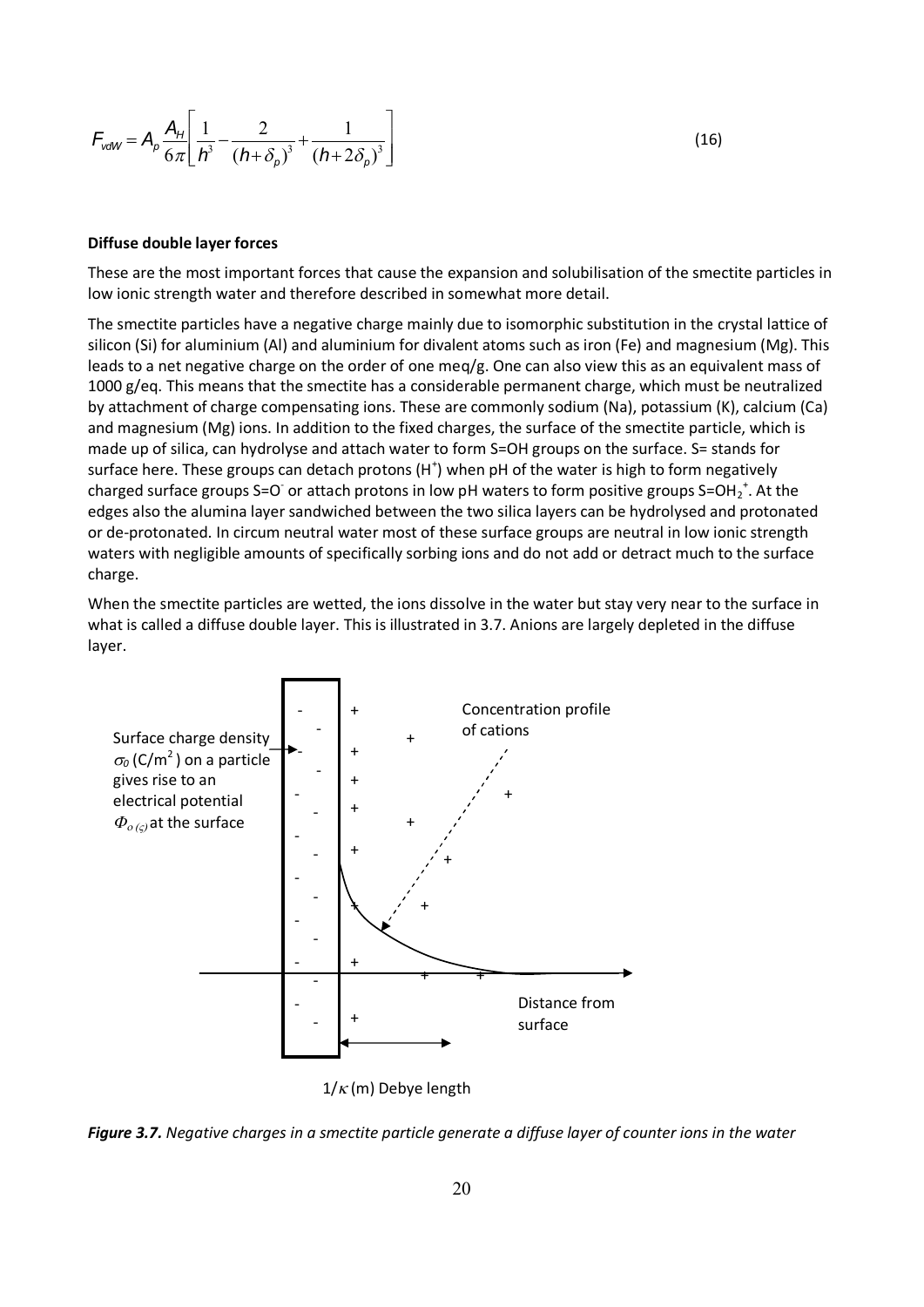A measure of the distance can be assessed from the Debye length  $1/\sqrt{2}$  Equation(4). Figure 3.8 shows  $1/\kappa$ , for mono- and divalent ions as a function of ion concentration. In very low ionic strength water the Debye length can reach 1000 nm for monovalent ions and 500 nm for divalent ions. At high ion concentration the diffuse layer will be compressed. In the concentration range 0.01 to 0.1 mM the Debye length is of the same magnitude as the size (side length) of the smectite particles. This is of some interest because at higher ion concentration, diffuse layer forces between particles will have a smaller influence and the particles can orient themselves more freely.







If smectite particles come so near that the diffuse layers overlap considerably strong repulsive forces develop. This is the reason for the strong swelling pressures found in wet compact bentonite.

The pressure repelling the particles is described by the Poisson-Boltzmann equations. This has been experimentally verified for monovalent ion dominated water but break down when divalent ions dominate, when the particles are close and when the surface charge density is high. Under such conditions the DDL forces can become strongly attractive. This is deemed to be the reason behind the stack formation in calcium dominated systems. It is not understood why the stacks still repel each other as strongly as they do and why calcium dominated smectite have swelling pressures comparable to sodium-dominated systems at high to intermediate compaction.

Exact analytical solutions to Poisson-Boltzmann equations have been published for special cases but are very complex and computationally unwieldy. Several approximate expressions, which are useful for different situations are also available. Evans and Wennerström (1999) or Lyklema (2005) present extensive discussions on the different approximate expressions. The main differences between the different models are that they apply for constant potential or constant charge and that they are valid in either high or low particle distances. Liu and Neretnieks (2007) devised a model for constant charge. It compares well with the exact solution of the Poisson-Boltzmann equations for the full range of concentrations and particle distances of interest for this study. It has the advantage over the exact solution that it is considerable faster to evaluate and is readily twice differentiable, which is needed in the dynamic model used to simulate the expansion and erosion.

The reader is referred to the paper by Liu and Neretnieks (2007) for the full equations. Here for illustration purposes one simple equation is shown, which is a good approximation for the DDL forces for low surface charge or low surface potential and for not very small particle distances. Equation (17) shows the pressure between two flat particles as a function of the Debye length, surface potential and distance between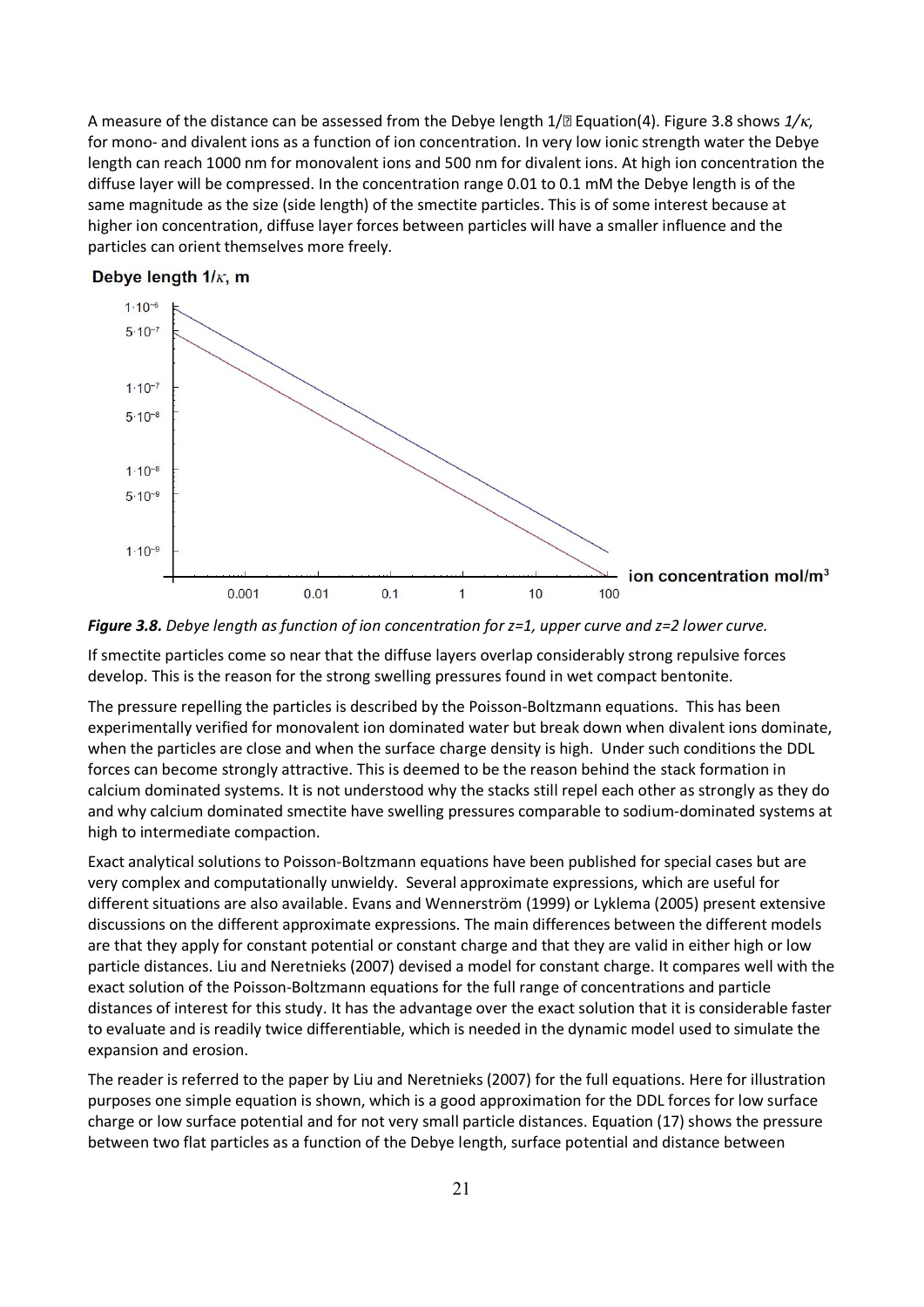particles. It illustrates that the repulsion force drops off exponentially with particle distance and that the Debye length plays an important role.

$$
P_{\text{DDE}} 64 \text{cRT} \cdot \text{Tanh}^2(\frac{\text{yd} \cdot z}{4}) e^{-\hbar x}
$$

and yd is the dimensionless surface potential.

$$
yd = \frac{\Phi_0 F}{RT}
$$
 (18)

Equation (17) cannot be used for small  $h\kappa$  because when the particles approach the assumption of constant potential is no longer valid for the constant charge particles of interest here.

Figure 3.9 is based on the solution of the Poisson-Boltzmann equation by Liu and Neretnieks (2007) and it shows the pressure between the particles as function of distance for z=1 and  $\sigma_0$ =-0.131 C/m<sup>2</sup> for c=0.1 to 50 mol/m<sup>3</sup>. It is seen that for low ionic strengths the disjoining pressure can extend to distances larger than the sheet diameter. At small distances very large repulsion forces are predicted. Note, in addition, that the straight portions of the curves agree with what Equation (17) predicts.



Figure 3.9. Disjoining pressure as a function of distance between particles for monovalent ions. Curves from left to right c=50, 25, 10, 1 and 0.1 mol/m<sup>3</sup>.

#### 3.1.5.3 Balancing the forces

Figure 3.10 shows the forces acting between and on the particles. The conceptual picture is that the sheets within a stack must be aligned in parallel at higher densities. Stacks can have any orientation. Balancing all forces against the friction force that will restrain its movement and will determine at what velocity a particle moves in the relation to the water.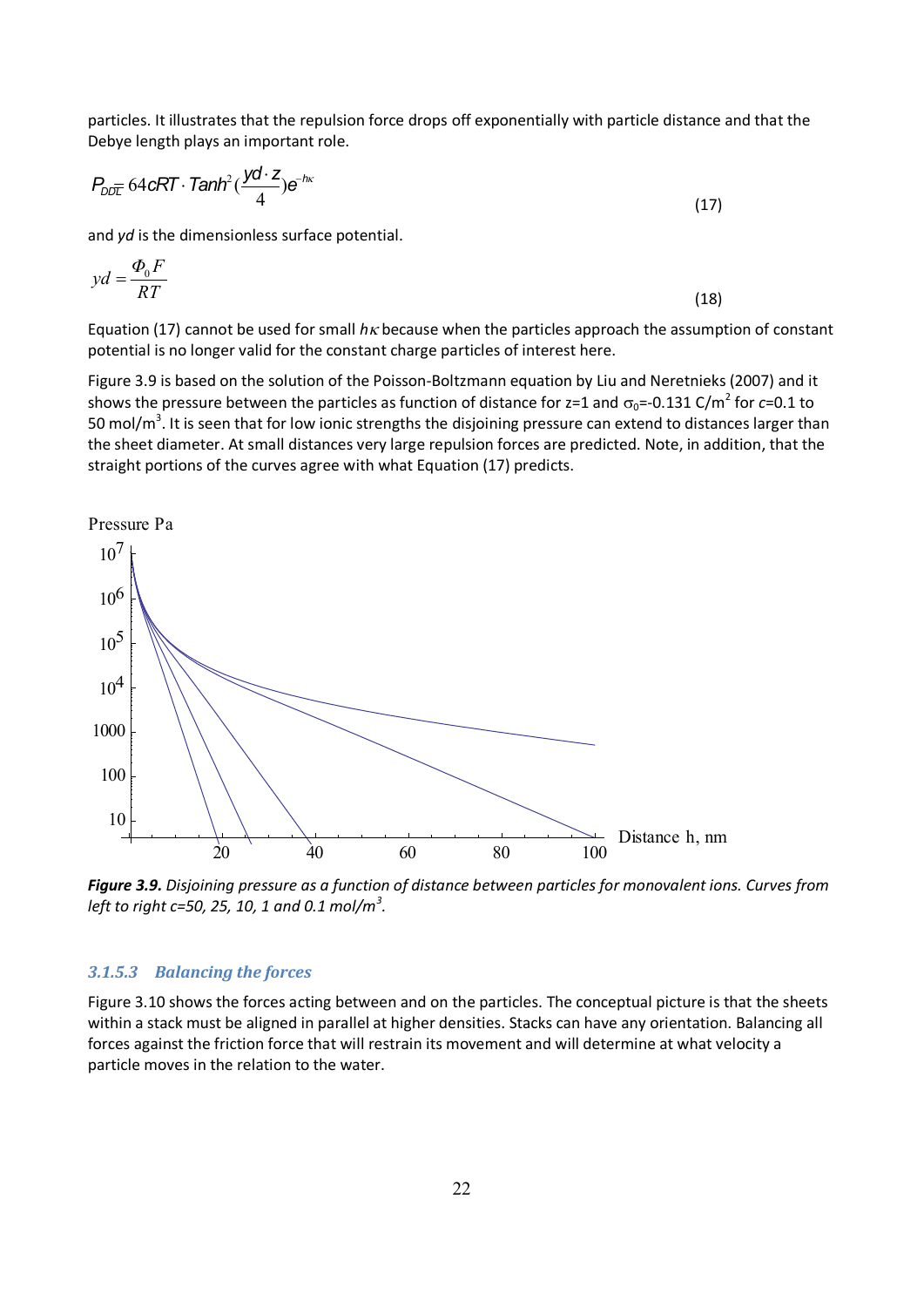

**Figure 3.10.** Sketch of a) the conceptual model and b) the forces acting on an arbitrary particle in a suspension.

Summation of all forces and after some rearrangement and manipulation the flux J of particles relative the water is found to be.

$$
J = \frac{F_g \phi}{f_{fr}} - \frac{k_B T}{f_{fr}} \frac{d\phi}{dx} + \frac{d}{dh} (F_{vdW} - F_{DDL}) \frac{(h + \delta_p)^2}{f_{fr}} \frac{d\phi}{dx}
$$
(19)

or

$$
J = \frac{F_g \phi}{f_{fr}} - \frac{\chi}{f_{fr}} \frac{d\phi}{dx}
$$
 (20)

with

$$
\chi = k_B T + \frac{d}{dh} (F_{vdW} - F_{DDL}) (h + \delta_p)^2 = k_B T + \frac{d}{dh} (F_{vdW} - F_{DDL}) (\frac{\delta_p \phi_{max}}{\phi})^2
$$
\n(21)

The entity  $\frac{\chi}{f_{fr}}$  may be thought of as a diffusion coefficient, which can vary strongly with particle

concentration  $\phi$  and water chemistry. This entity is called the diffusivity function,

$$
D_F = \frac{\chi}{f_{fr}} \tag{22}
$$

For very low particle concentrations where neither vdW nor DDL forces are important and where gravity plays no role Equation (20) simplifies to the expression for Fick's first law.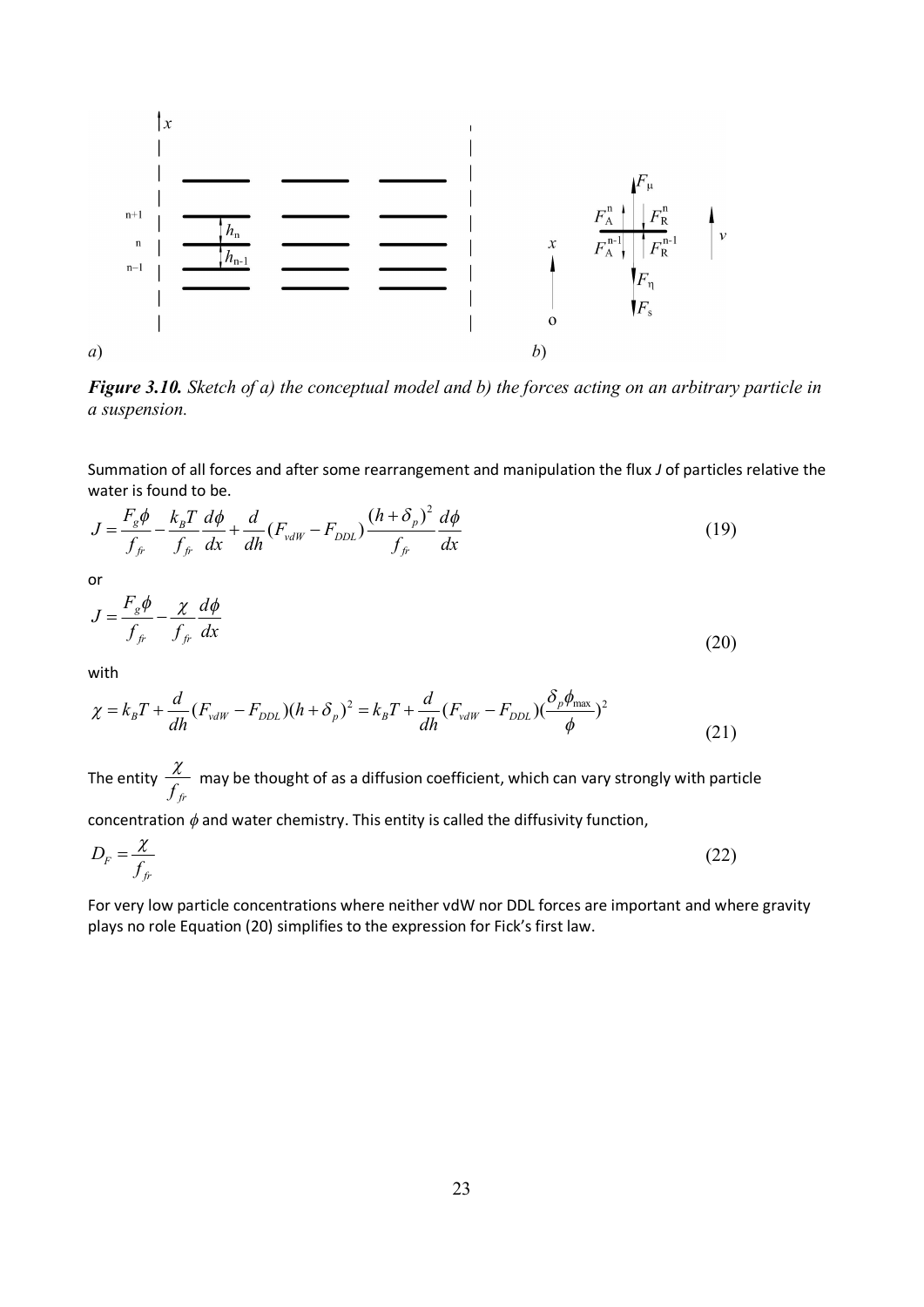

3. 11. Diffusivity function for smectite 300 nm diameter sheets for monovalent ions. The curves from left to *m i* and the for 0.1, 1, 10, 50 and 100 mM ion for z=1.  $\ln 2^{9}$  m and  $\sigma_0 = 0.131$  C/m<sup>2</sup>

Figure 3.11 shows the diffusivity function for different ion concentrations. To the left the diffusivity is that of individual particles due to Brownian motion and is about  $10^{-13}$  m<sup>2</sup>/s. For 0.01 mM this applies up to  $\phi$ =0.0006. At higher particle concentrations the DDL forces start to become noticeable and DF increases rapidly. It levels off at about  $10^{-9}$  m<sup>2</sup>/s for all ion concentrations. At an ion concentration just above 50 mM the DDL forces become weaker than the vdW forces and  $D_F$ becomes negative at  $\phi$  around 0.05. This means that the particles will move closer to each other instead of diffusing away from each other and will stabilize at a distance where the sum of the interaction energies is minimum. The ion concentration at which this happens is the CCC. This is another way of understanding the CCC phenomenon and predicts the CCC much better than the DLVO theory does for sodium as well as for calcium (Liu et al. 2009b). The CCC depends not only on the surface charge density and the charge of the counterion but also on the thickness of the particles and of the surface area of the particles. For monovalent ions the CCC is predicted to lie between 40 and 100 mM for thin  $(1.2 \text{ nm}$  thick) particles larger than 10000  $(\text{nm})^2$ . The CCC increases with decreasing particle size.

With divalent counterions the CCC is predicted to lie between 0.7 and 2 mM for 15 nm (8 sheets at a distance of 1 mm in a stack) thick particles larger than 10000 (nm)<sup>2</sup> and half these values for twice as thick particles. This agrees well with observed values. The traditional DLVO theory predicts about two orders of *magnitude larger* CCC for flat particles.

The CCC can be derived directly from the force function for the ion concentration at which  $\chi$ =0. Liu et al.  $(2009b)$  present some simple relations that can be used to assess the CCC.

#### **3.1.6** Dynamic model for gel/sol expansion

The equation of continuity is used to describe the evolution in time and space of a smectite gel. It states that what is transported in minus what is transport out of a control volume will accumulate in the volume or be depleted from the volume if more goes out than in. In the limit when the volume is made infinitely small the continuity equation can be written as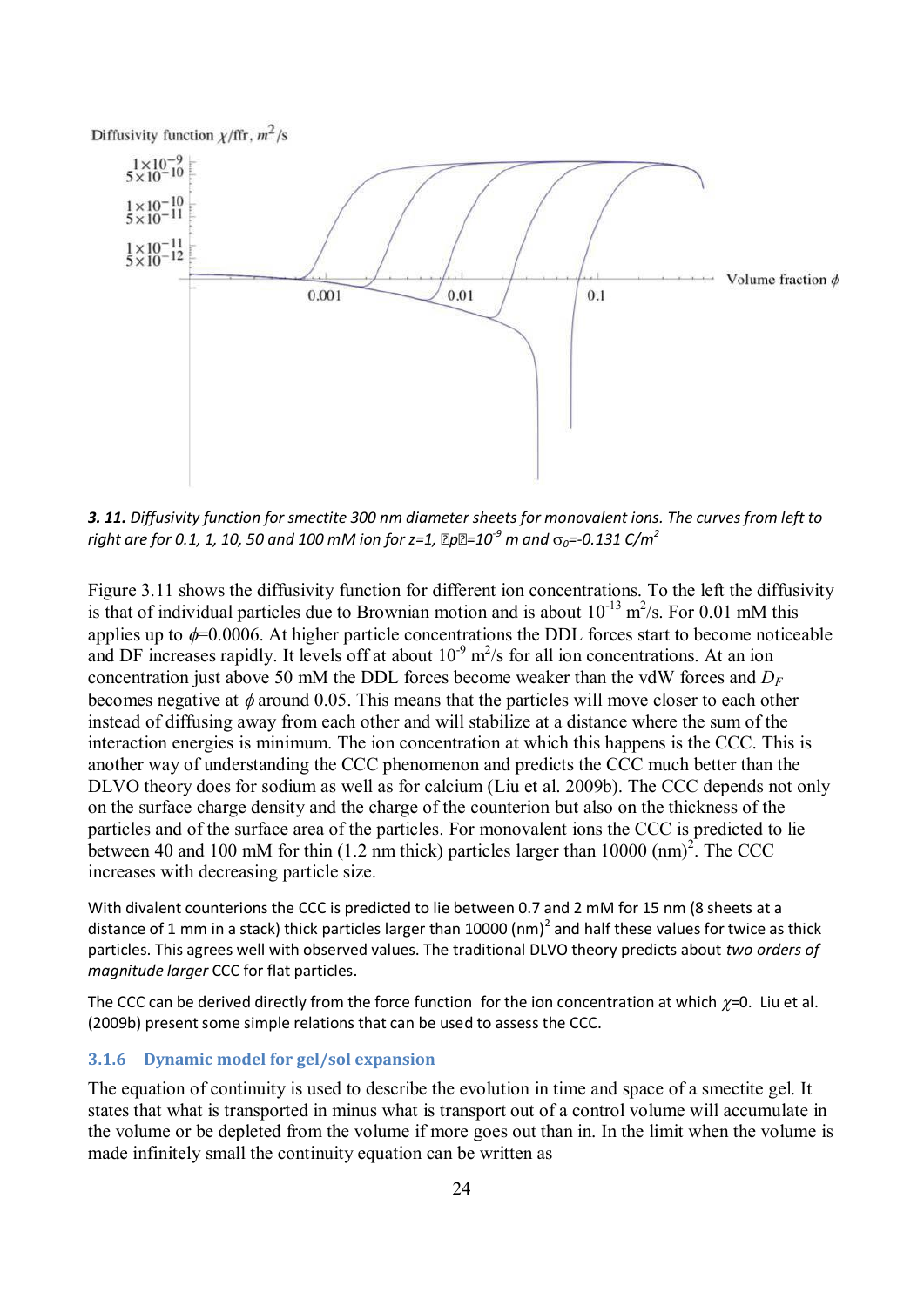$$
\frac{\partial \phi}{\partial t} = -\frac{\partial J}{\partial x} \tag{23}
$$

With the flux *J* inserted, and setting  $f = f_{f}/(1-\phi)$ , it becomes

$$
\frac{\partial \phi}{\partial t} = -F_s \frac{\partial}{\partial x} \left( \frac{\phi}{f} \right) + \frac{\partial}{\partial x} \left( \frac{\chi}{f} \frac{\partial \phi}{\partial x} \right)
$$
(24)

The first term shows the accumulation per time unit, the second is movement due to body forces. The third term accounts for in- and out-flux due to diffusion and forces between the particles. The model is also applicable for other one-dimensional problems, such as colloidal sedimentation in a gravity field. The equation can be readily extended to three dimensions. A similar idea has been proposed by Petsev et al. (1993) for expansion of a bed consisting of spherical particles.

Equation (24) can be used to describe the dynamic evolution of the colloidal system in time and space. It is the central result of the expansion model. A number of examples using the model to validate it against experiments are presented in Liu et al. (2009a, b) and Neretnieks et al. (2009).

3.1.6.1 Mathematical model for bentonite expansion in a fracture and release of colloids The dynamic model has been used to simulate the expansion and erosion of bentonite in a fracture that intersects a deposition hole filled with compacted bentonite. The water has a much lower sodium concentration than the pore water in the compacted bentonite and sodium diffuses outward in the gel in the fracture and is carried away by the seeping water. The volume fraction of smectite in the gel/sol and therefore the gel viscosity decreases continuously outward in the fracture. The gel/sol will therefore flow in the fracture but very slowly nearest to the deposition hole and with increasing velocity further from the hole as both the sodium concentration and the volume fraction of smectite decreases.

To model these processes the dynamic model must be coupled to and solved simultaneously with the sodium diffusion model, the model for viscosity and the model that describes the flow of gel/sol and water in the fracture. The problem is 2-dimensional.

The advection-diffusion equation is used to model sodium migration in the fluid. Only the cation needs to be modelled as the anion transport is obtained from the charge balance. Sodium is used as the migrating cation as this is the dominating species in the systems considered. The advection-diffusion equation is given by

$$
\frac{\partial c}{\partial t} = -\vec{u}\,\nabla c + \nabla \cdot (D\nabla c)
$$

(25)

The left hand side term is the accumulation term. The first term on the right hand side denotes the advective transport and the second the diffusive transport.

The equation describing the mass balance for smectite in the system is similar to the advection-diffusion equation. It is the same as the dynamic model Equation (24) but with an added term that accounts for the flow of the gel, the third term. It is written to be useful also for 2 and 3 dimensional systems.

$$
\frac{\partial \phi}{\partial t} = \vec{F}_s \nabla \left( \frac{\phi}{f} \right) - i \vec{v} \nabla \phi + \nabla \cdot \left( \frac{\chi}{f} \nabla \phi \right)
$$
\n(26)

Here  $f = f_{f\!r}$  /(1 -  $\phi$ ) to account for the movement of the smectite relative to fixed coordinates in contrast to Equation (24) where the smectite flux is relative to the water, which moves in the other direction.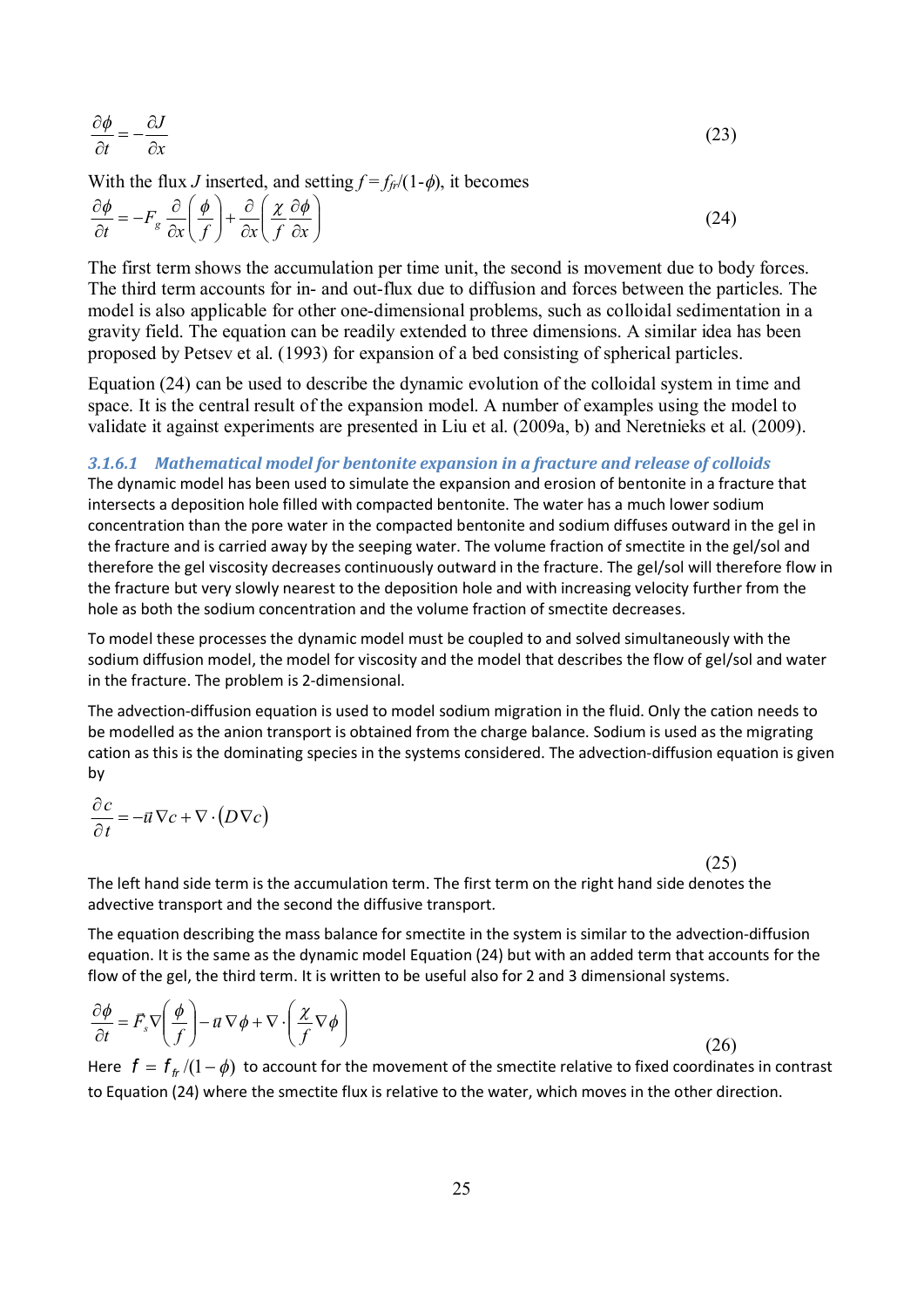#### 3.1.6.2 An example of simulation results

In the simulations the fracture size is chosen so large that the presence of the deposition hole and expanding smectites has a minor impact on the water velocity at large distances. In this case it is at least 10 m times 5 m with a cylindrical deposition hole 1.75 m in diameter. Larger fracture sizes were used for lower water velocities. The numerical calculations using the cylindrical geometry are somewhat unstable due, possibly, to the existence of a stagnation point in the velocity field. Also the equations are quite non-linear in some regions and rapid changes of several variables over short distances occur, which also contributes the numerical difficulties. The penetration distance into the fracture increases with time but stabilizes eventually. Only the steady state results are presented below.

The smectite volume fraction and the velocity field are shown in Figure 3.12 for the large water velocity 315 m/yr. Figure 3.13 shows the same results for a fracture with a ten times smaller water velocity.



Figure 3.12. Smectite volume fraction distribution and velocity field (as arrows) for an approaching water velocity in the fracture of 315 m/yr.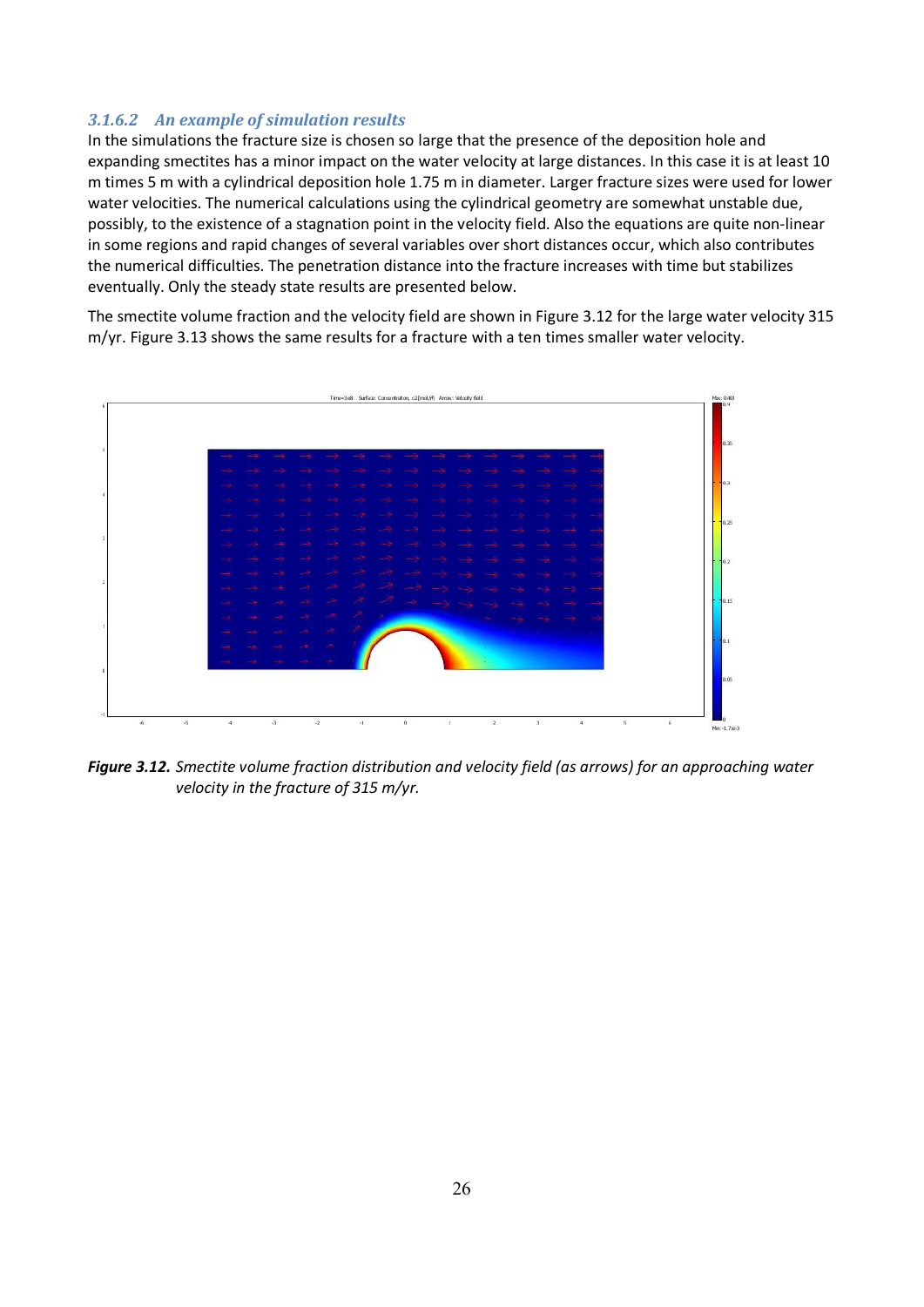

*Figure 3.13. Smectite volume fraction distribution and velocity field (as arrows) for a water velocity of 31.5 m/yr.* 



The water velocity has a strong impact on the resulting erosion rates. This is seen in Figure 3.14.

**Figure 3.14.** Smectite release for different fracture transmissivities.

At low water velocities the penetration depth is larger than at high velocities as seen in Figure 3.14 above. It is conceivable that under other conditions penetration depth could be larger. Then also the amount of smectite residing in the fracture must be considered, as this also would constitute a loss of mass from the deposition hole.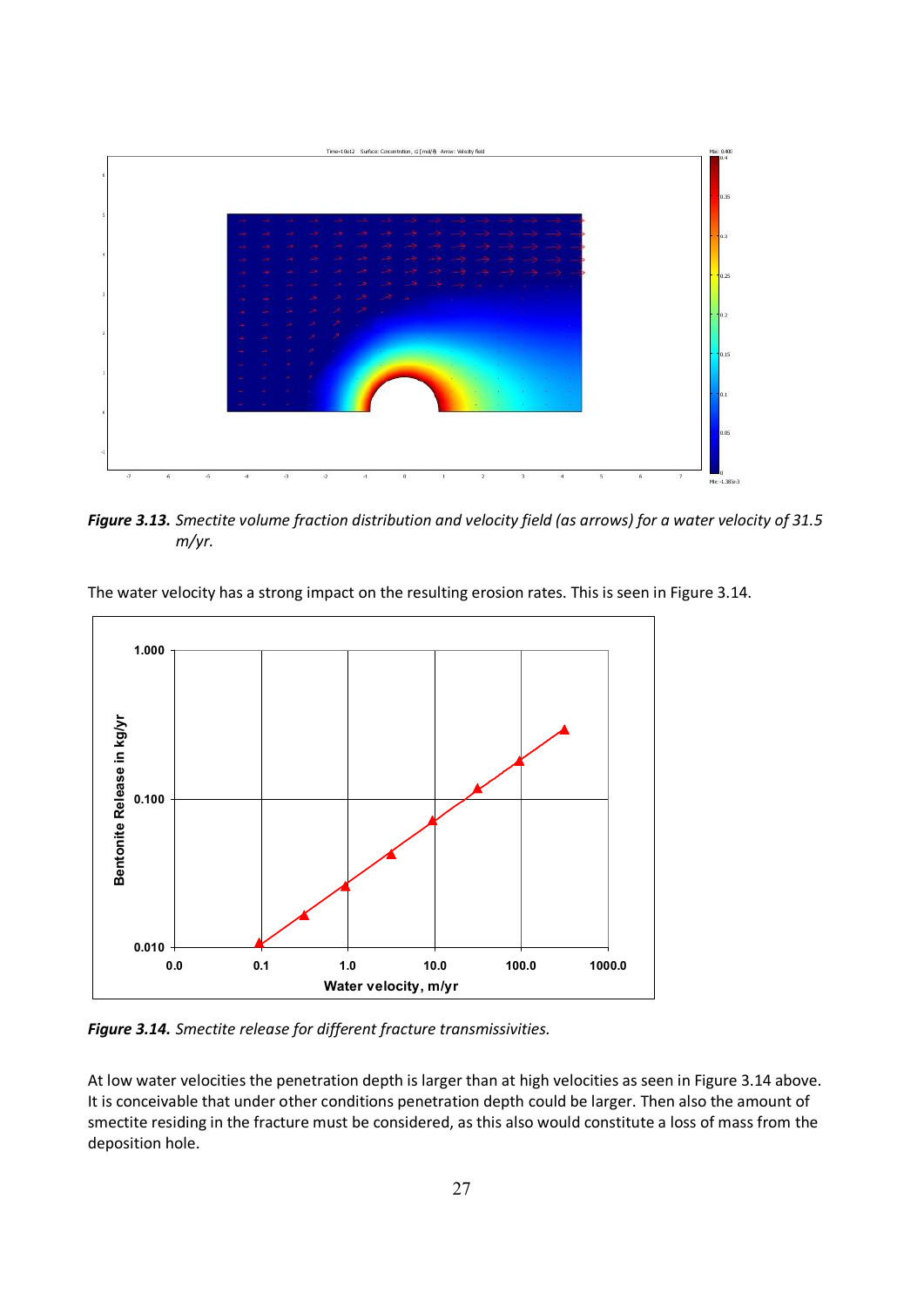## **3.2 Erosion of bentonite - modifications of baseline model by VTT**

#### **3.2.1** Introduction

VTT's modelling concept has this far been parallel to KTH's approach. VTT has, however, made a family of model implementations, which are called by general name BESW. During the process on doing those models and trying to apply them to experimental data, some general observations have been done that are listed in the following.

- Initial model includes basically two forces, expanding force and internal friction, but this leads to certain contradictions
	- $\circ$  conceptual: it is tempting to assume that the swelling material is somehow interacting with fracture surfaces
	- $\circ$  experimental: in small scale experiments montmorillonite is observed to have limited and stable extrusion depth at high salinity, while the extrusion depth is getting larger and erosion starts to appear by decreasing salinity below some critical salinity
	- $\circ$  PA related: by applying the initial type of modelling over the whole period from installation to post glacial conditions, the extrusion depth will be even 100 metres due diffusion type of advancing
- Differences between laboratory conditions and the full scale
	- $\circ$  in full scale, the salinity diffusion out of the bentonite is an essential part of the model, while in laboratory conditions constant salinity experiments may be carried out for purified montmorillonite, making the modelling a bit easier
	- $\circ$  in laboratory scale, on the other hand, it is difficult to start by initially fully saturated and aged samples, and therefore the laboratory scale modelling needs additional modelling efforts for saturation during erosion

No effort to include the abovementioned topics into VTT's modelling has been done yet.

#### **3.2.2** The modifications implemented

In order to enhance numerical computation in COMSOL Multiphysics, some functional dependencies have been simplified. All simplifications are based on relatively simple analytical relations, for which first order partial derivatives are also available.

The needed processes and their related parameters are shown in Table 1. Note that while volume fraction affects all three transport parameters and concentration two, the pressure has no effect via transport parameters.

| dependencies dina variable hannes applied in CONSOL die diso shown. |      |                    |                          |                  |         |      |            |      |
|---------------------------------------------------------------------|------|--------------------|--------------------------|------------------|---------|------|------------|------|
| <b>Process</b>                                                      | Name | Unit               | Transport                | Name             | Unit    | Dep. | Dep.       | Dep. |
|                                                                     |      |                    | parameter                |                  |         | on c | on         | on p |
|                                                                     |      |                    |                          |                  |         |      | Φ          |      |
| Diffusion of<br>sodium,<br>concentration                            | C    | mol/m <sup>3</sup> | Diffusion<br>coefficient | D                | $m^2/s$ | no   | yes        | no   |
| Transport<br>smectite.<br>volume<br>fraction                        | Ф    |                    | Diffusion<br>coefficient | $D_{\rm F}$      | $m^2/s$ | ves  | <b>ves</b> | no   |
| Darcy flow,<br>pressure                                             | р    | Pa                 | Viscosity                | $\eta_{\rm rel}$ | 1       | yes  | yes        | no   |

**Table 1.** The processes, variables and transport parameters applied in BESW-model. The units, mutual dependencies and variable names annlied in COMSOL are also shown

For relative viscosity Neretnieks et al. (2010) apply equation 2. Therefore, the relative viscosity fully written out in case of particle diameter  $D_\mathrm{p}$  = 250 nm and thickness  $\delta_\mathrm{p}$  = 1 nm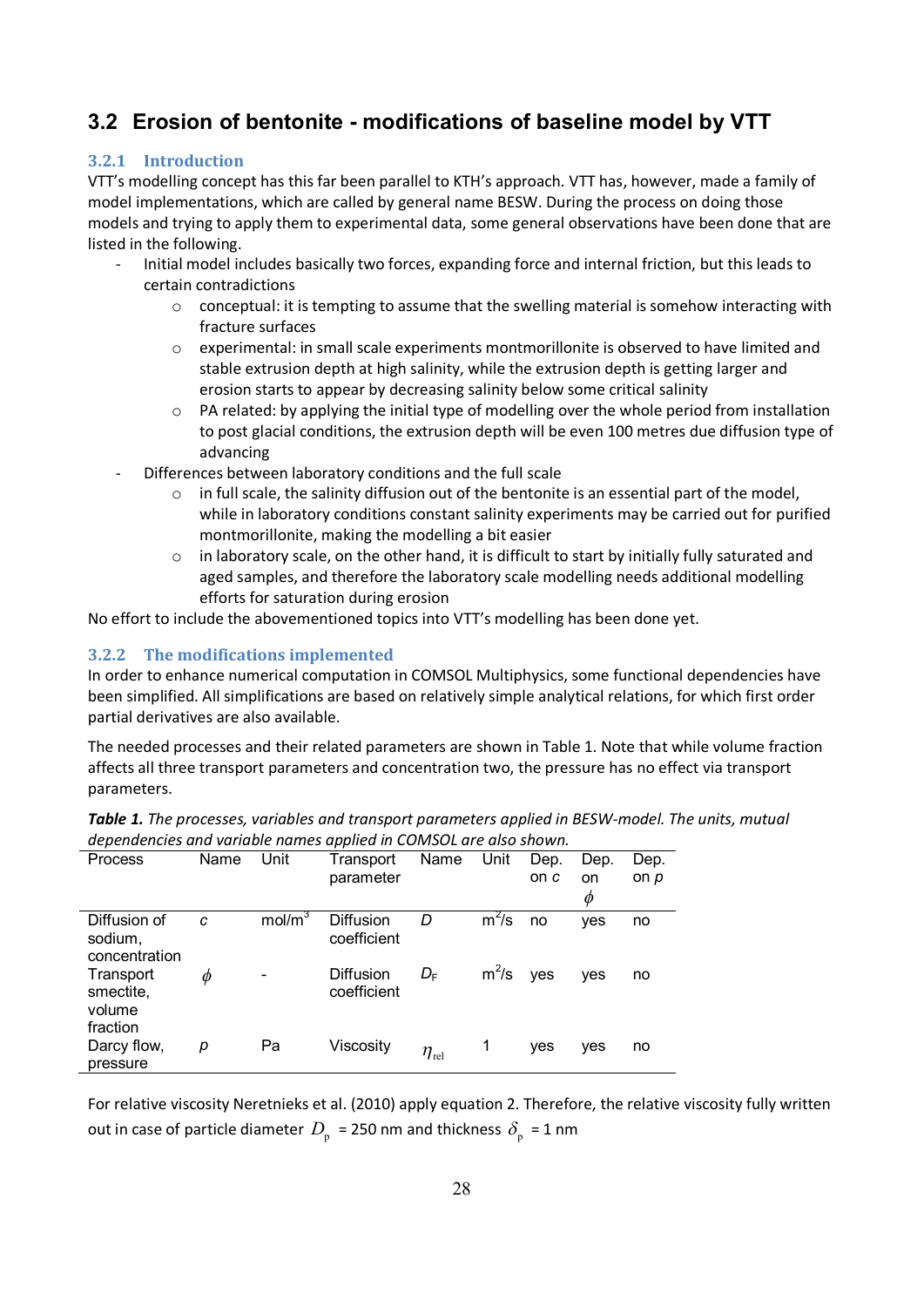$$
\eta_{\text{rel}} = 1 + k_{\text{s}} \left( 1 + \sqrt{\frac{k_{\gamma}}{c}} \right)^{3} \phi + k_{\text{s}} \left( 1 + \sqrt{\frac{k_{\gamma}}{c}} \right)^{9} \phi^{3} = 1 + k_{\text{s}} \beta(c)^{3} \phi + k_{\text{b}} \beta(c)^{9} \phi^{3} \tag{27}
$$

in which

$$
\beta(c) = 1 + \sqrt{\frac{k_{7}}{c}}
$$
  
\n
$$
k_{5} = a_{1} \frac{2D_{p}}{3\delta_{p}} = 170.33
$$
  
\n
$$
k_{6} = a_{3} \left(\frac{2D_{p}}{3\delta_{p}}\right)^{3} = 6.287 \times 10^{6}
$$
  
\n
$$
k_{7} = \frac{2\varepsilon \varepsilon_{0}RT}{D_{p}^{2}F^{2}} = 5.922 \times 10^{-3} \frac{\text{mol}}{\text{m}^{3}}
$$

The conceptual thinking for further simplifications is sketched in Figure 3.15, where the diffusivity is shown as a function of  $\phi$  at four salinity levels. The high diffusivity value  $D_{\rm F}^{\rm h}$  is reached with all salinity values when  $\phi$  is high enough (> 0.1). At low  $\phi$  values the behaviour looks more complicated due to the minimum value of diffusivity at salinity dependent  $\phi$  values.



Figure 3.15. Diffusivity of smectite as a function of volume fraction of smectite (phi) and salinity (ionic strength). At the four ionic strengths shown, the diffusivity curve has a distinct turning point, before which diffusivity is low and which it high. The location of turning points depends on salinity.

It is though logical and even physically reasonable to consider two distinct diffusivity functions: one for colloidal diffusion ( $D_F^c(c)$ ) and one for gel like smectite. Therefore, a function  $\alpha$  is sought for the following fit of smectite diffusivity.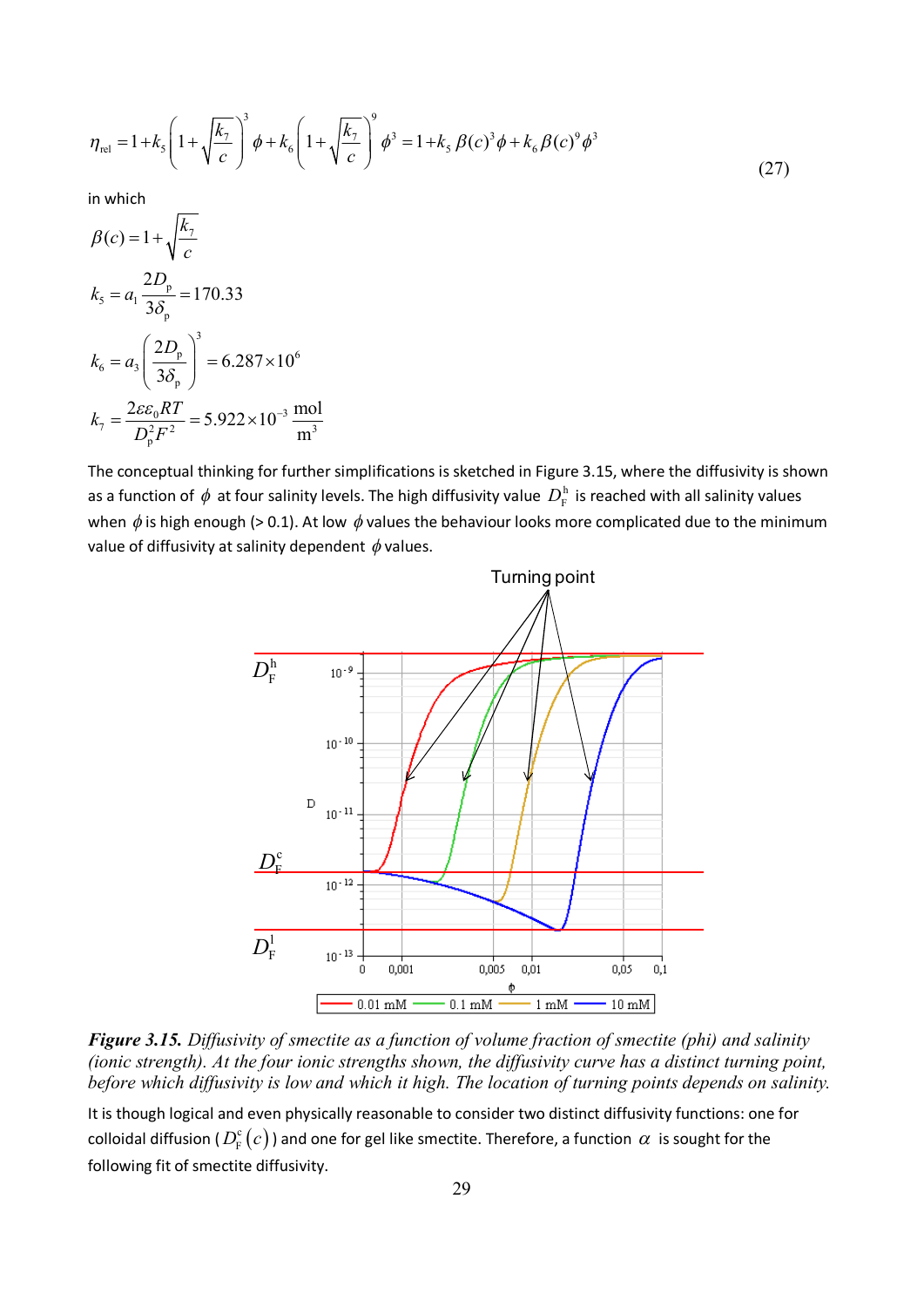$$
D_{\rm F}\left(\phi,c\right) = D_{\rm F}^1 \left(\frac{D_{\rm F}^{\rm h}}{D_{\rm F}^1}\right)^{\alpha\left(\phi,\phi_{\rm t}(c)\right)} + D_{\rm F}^{\rm c}\left(c\right) \tag{28}
$$

The function  $\alpha$  has been chosen to be (see parameter values in Table 2)

$$
\alpha(\phi, c) = \frac{1}{1 + \left(\frac{\ln \phi}{\ln A + b \ln c}\right)^n}
$$
\n(29)

**Table 2.** Parameter for  $\alpha$  function.

| Parameter                                                  | Value                   | Unit    |
|------------------------------------------------------------|-------------------------|---------|
| n                                                          | 16                      |         |
| A                                                          | $0.009 \pm 3.90E - 005$ |         |
| h                                                          | $0.492 \pm 0.0020$      |         |
| $D_{\textrm{\tiny E}}^{\textrm{\tiny h}}$                  | $1.6e-9$                | $m^2/s$ |
| $D_{\scriptscriptstyle \mathrm{F}}^{\scriptscriptstyle 1}$ | 1e-13                   | $m^2/s$ |
| $D_{\textrm{\tiny{F}}}^{\textrm{c}}$                       | $1.9e-12$               | $m^2/s$ |

Full diffusivity function becomes then as in equation 30.

$$
D_{\rm F}\left(\phi,c\right) = D_{\rm F}^{\rm l}\left(\frac{D_{\rm F}^{\rm h}}{D_{\rm F}^{\rm l}}\right)^{\left[1+\left(\frac{\ln\phi}{\ln\left(Ac^b\right)}\right)^n\right]^{\rm -1}} + D_{\rm F}^{\rm c} = D_{\rm F}^{\rm l}\left(\frac{D_{\rm F}^{\rm h}}{D_{\rm F}^{\rm l}}\right)^{\left[1+\left(\frac{\ln\phi}{\ln A+b\ln c}\right)^n\right]^{\rm -1}} + D_{\rm F}^{\rm c}
$$
\n(30)

When using  $\alpha$  function the full diffusivity function becomes as in equation 31.

$$
D_{\rm F}(\phi, c) = D_{\rm F}^{\rm l} \left( \frac{D_{\rm F}^{\rm h}}{D_{\rm F}^{\rm l}} \right)^{\alpha(\phi, c)} + D_{\rm F}^{\rm c} = D_{\rm F}^{\rm l} \left( \frac{D_{\rm F}^{\rm h}}{D_{\rm F}^{\rm l}} \right)^{\alpha(\phi, c)} + D_{\rm F}^{\rm c}
$$
(31)

In order to make the model hierarchy clearer, a flowchart of the workflow presented as Figure 3.16 has been produced. The following notation is used.

- Direct application of the implementation BESW on COMSOL Multiphysics: functions in data form, BESW\_D, or symbolic approximation, BESW\_S - of Neretnieks' et al. (2009) model.
- Approximate calculation method developed at VTT, BESW\_A.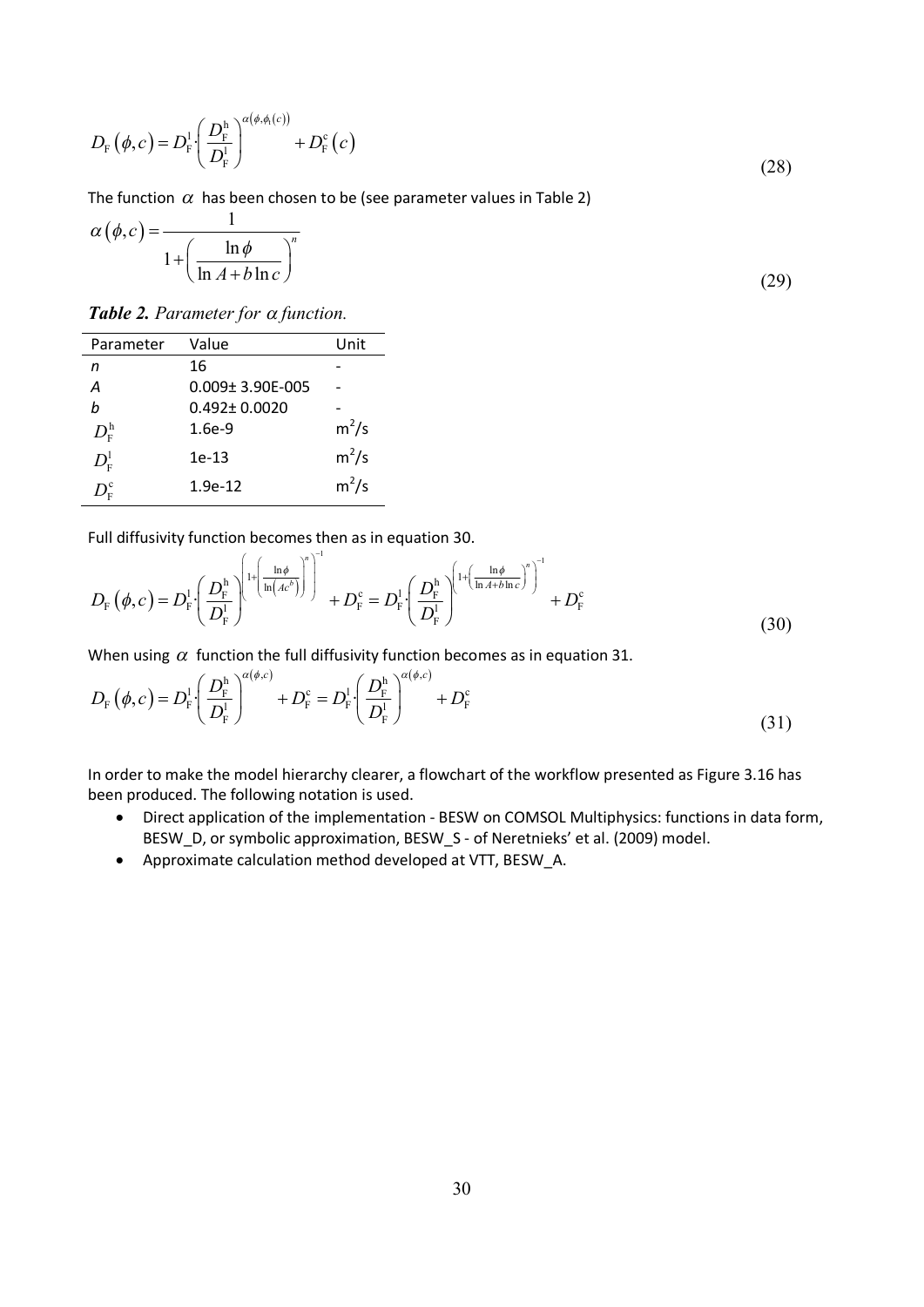

*Figure 3.16.* Coupling between original Neretnieks' model and VTT's different implementations. *Note, that BESW A model applied in this work is fitted to original KTH data.* 

The BESW model is described detail forthcoming Posiva reports. Therefore, it was chosen to apply numerical functions in COMSOL Multiphysics instead of implementing the functions directly. In this  $\kappa$ approach the values of functions are given over a mesh and COMSOL interpolates and extrapolates the function values needed (BESW D implementation). All functions were tested in Matlab before applying them into COMSOL. All functions were implemented onto symbolic mathematics program Maple, too.

Finally, BESW A is an extreme simplification in which model geometry  $(R_1)$  is the source term radius in cylindrical geometry), extrusion depth (L) and groundwater flow velocity (v) are coupled by the simple formula presented in equation 32.

$$
v = A \left(\frac{\phi_1}{\phi_0}\right)^2 \frac{1}{R_2 \left[\ln\left(\frac{R_2}{R_1}\right)\right]^2} = A \left(\frac{\phi_1}{\phi_0}\right)^2 \frac{1}{\left(R_1 + L\right) \left[\ln\left(\frac{R_1 + L}{R_1}\right)\right]^2}
$$
(32)

where A is a fitting parameter (applied either for experimental data or results from more complicated calculations) and  $\,\phi_{\!_0}\,$  is the reference volume fraction i.e. that used in model calculations to be fitted.

### **3.3 Transport of bentonite colloids**

#### **3.3.1** Conceptual models

#### 3.3.1.1 Interactions with the stationary phase

Most of the model studies found in the literature have assumed equilibrium interactions between the  $\alpha$ colloidal phase and the contaminant in the dissolved phase (Chrysikopoulos and Abdel-Salam, 1997) analogous to the model developed by Corapcioglu and co-workers (Corapcioglu and Jiang, 1993). Another step in the model development was to implement the influence of reversible and irreversible radionuclide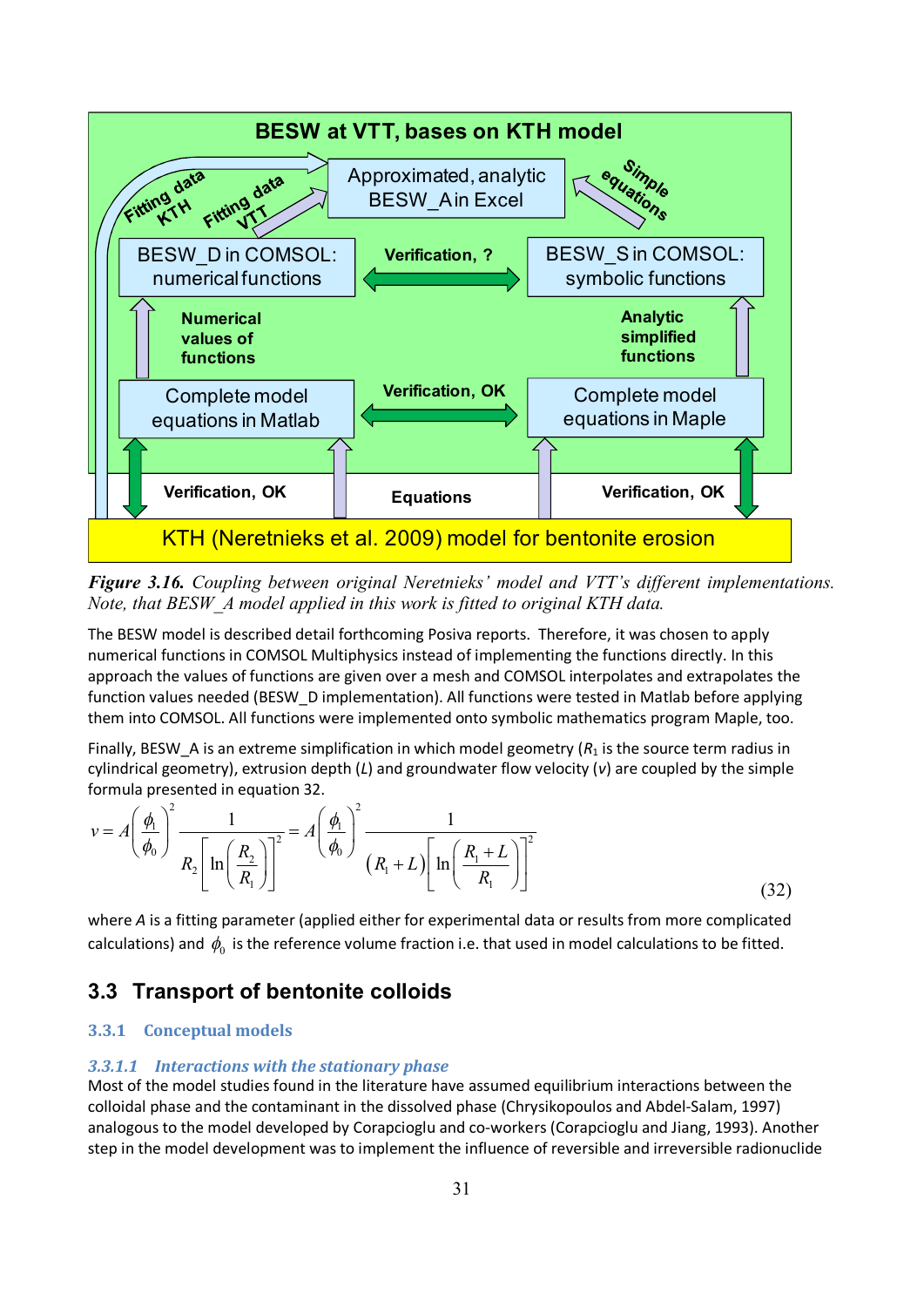sorption processes showing that slow desorption kinetics of the contaminant from the colloid is a essential prerequisite in order for nanoparticle-facilitated contaminant transport to become significant (Artinger et al., 2002; Bekhit and Hassan, 2007; Bouby et al., 2010; Contardi et al., 2001; Ibaraki and Sudicky, 1995). Colloids/nanoparticles interaction with the stationary phase (porous media, fracture surface) is classically implemented via correlation equations to calculate the theoretical single-collector efficiencies (based on the filter theory), either classical (Rajagopalan and Tien, 1976) or with the more recently published Tufenkji and Elimelech correlation (Tufenkji and Elimelech, 2004a; Tufenkji and Elimelech, 2004b; Tufenkji and Elimelech, 2005), where the overall reaction can be formulated as first-order kinetics.

#### 3.3.1.2 Heterogeneity of the domain

Recent advances included inter alia the implementation of physical and chemical heterogeneity (Bekhit and Hassan, 2005; Severino et al., 2007) which remains a key challenge in describing nanoparticle transport and retention (McCarthy and McKay, 2004). In the EU IP-FUNMIG project a twofold approach was used to tackle the issue of colloid transport, namely (a) programming an object oriented code (CHEPROO, CHEmical PRocesses Object-Oriented) that is capable to simulate complex hydrobiogeochemical processes and is open to include more complex chemical systems as e.g. solid solutions, nanoparticle transport without loss in the handling of simple problems (Bea et al., 2009) and (b) to characterize and monitor by integrating the analytical tools available within the FUNMIG consortium to a maximum extend the heterogeneity of natural systems observed in nanoparticle transport experiments. The methods included *inter alia* µCT (computer tomography) to characterize the fracture geometry (Enzmann and Kersten, 2006), C-14 PMMA impregnation (Kelokaski et al., 2006; Leskinen et al., 2007; Sardini et al., 2006; Voutilainen et al., 2009) and application of positron-emission-tomography (PET) to direct visualisation of the solute transport and nanoparticle transport in this natural rock fracture (Kulenkampff et al., 2008). Based on the geometrical data available a comparison between experimental determined colloid breakthrough curves and computational fluid dynamics (CFD) modelling of colloid migration in a stationary flow field using this real 3D geometrical information was made (Huber et al., 2012). Simplified fracture geometry assumption as e.g. parallel plate models using the average fracture aperture were not capable to simulate appropriate the colloid breakthrough behaviour.

#### 3.3.2 Numerical implementation

The implementation of a nanoparticle transport code was not completed within FUNMIG, but recently a Lagrangian particle tracking model (PTM) was proposed for predicting colloid/nanoparticle transport near a rough surface by embedding protruding spherical asperities in a planar surface (Kemps and Bhattacharjee, 2009). In summary, the model results show that asperities protruding from the planar surface can act as additional collectors, either directly or indirectly through changing the flow field. All the observations made in this study indicate that physical surface heterogeneity has a far reaching influence on particle deposition and it is important to accurately determine the flowfield near roughness features in nanoparticle deposition models in order to reliable predict deposition efficiencies or deposit morphologies.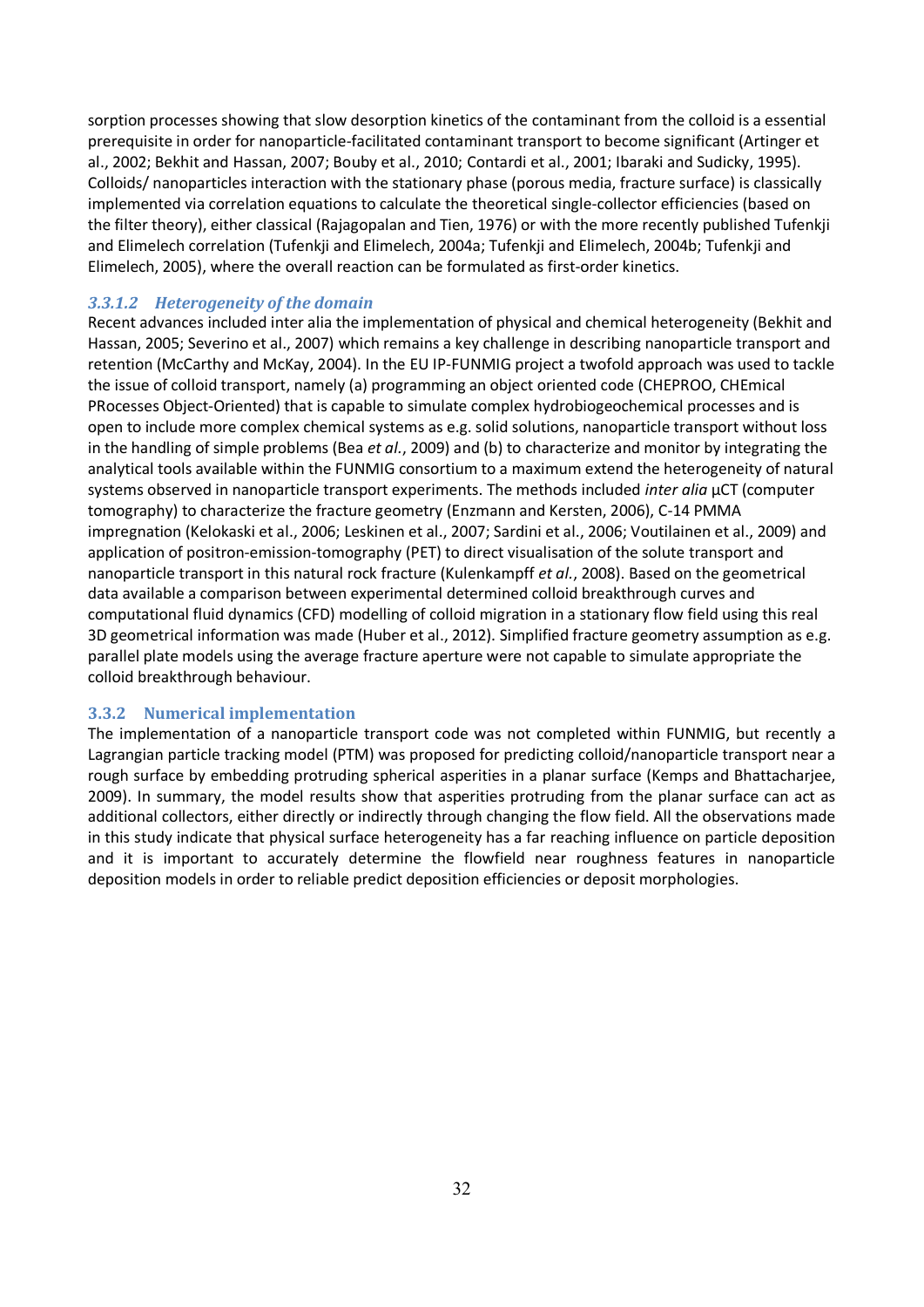# **Notation**

| $a_{R}$                          | Specific area of particles, area/particle volume                          |
|----------------------------------|---------------------------------------------------------------------------|
| $A_H$                            | Hamaker constant                                                          |
| $A_p$                            | Particle surface area one side                                            |
| C                                | Concentration of ions                                                     |
| $d_{coin}$                       | Coin-like particle diameter                                               |
| $d_p$                            | Particle diameter                                                         |
| $D_F$                            | Diffusivity function for particles                                        |
| D                                | Diffusivity in water                                                      |
| $f_{\it fr}$                     | Friction factor based on velocity difference between water and particles  |
| F                                | Faraday constant                                                          |
| $F_{DDL}$                        | Diffuse layer force between particles                                     |
| $F_g$                            | Buoyancy force on particle                                                |
| $F_{vdW}$                        | van der Waal's force between particles                                    |
| $F_{\eta}$                       | Friction force on particle                                                |
| $F_\mu$                          | Force on particle due to chemical potential                               |
| $g_c$                            | <b>Gravitation constant</b>                                               |
| h                                | Distance between sheets                                                   |
| I                                | Ionic strength                                                            |
| J                                | Flux (flowrate/cross section area)                                        |
| k                                | Permeability                                                              |
| $k_0$                            | Kozeny's constant                                                         |
| $k_B$                            | Boltzmann constant                                                        |
| $I_{s}$                          | Lateral extent of sheet                                                   |
| n                                | Number of sheets in a stack                                               |
| $P_{DDL}$                        | Pressure due to double layer forces                                       |
| $r_{eqv}$                        | Equivalent radius of particles                                            |
| R                                | Gas constant                                                              |
| $\tau$                           | Absolute temperature                                                      |
| u                                | Velocity                                                                  |
| $u_p$                            | Particle velocity                                                         |
| $V_{cov}$                        | Co-volume for particle                                                    |
| $V_p$                            | Volume of particle                                                        |
| х                                | coordinate                                                                |
| уd                               | Dimensionless surface potential                                           |
| z                                | Valence of ions, coordinate                                               |
|                                  |                                                                           |
| $\delta_{\rm s}$                 | Sheet thickness                                                           |
| ε                                | Relative permeability                                                     |
| $\mathcal{E}_o$                  | Permittivity in vacuum                                                    |
| η                                | Viscosity                                                                 |
| $\eta_w$                         | Viscosity of water                                                        |
| κ                                | Reciprocal Debye length                                                   |
| $\rho_{\rm s}$                   | Density of smectite                                                       |
| $\rho_\mathsf{w}$                | Density of water                                                          |
| $\sigma_{\!o}$                   | Surface charge density                                                    |
| $\phi$                           | Volume fraction of solids (1-8) in gel/sol                                |
| $\phi_{\text{cov}}^{\kappa}$     | Co-volume fraction including effects of electrical double layer extension |
| $\varPhi_{\scriptscriptstyle 0}$ | Surface electrical potential                                              |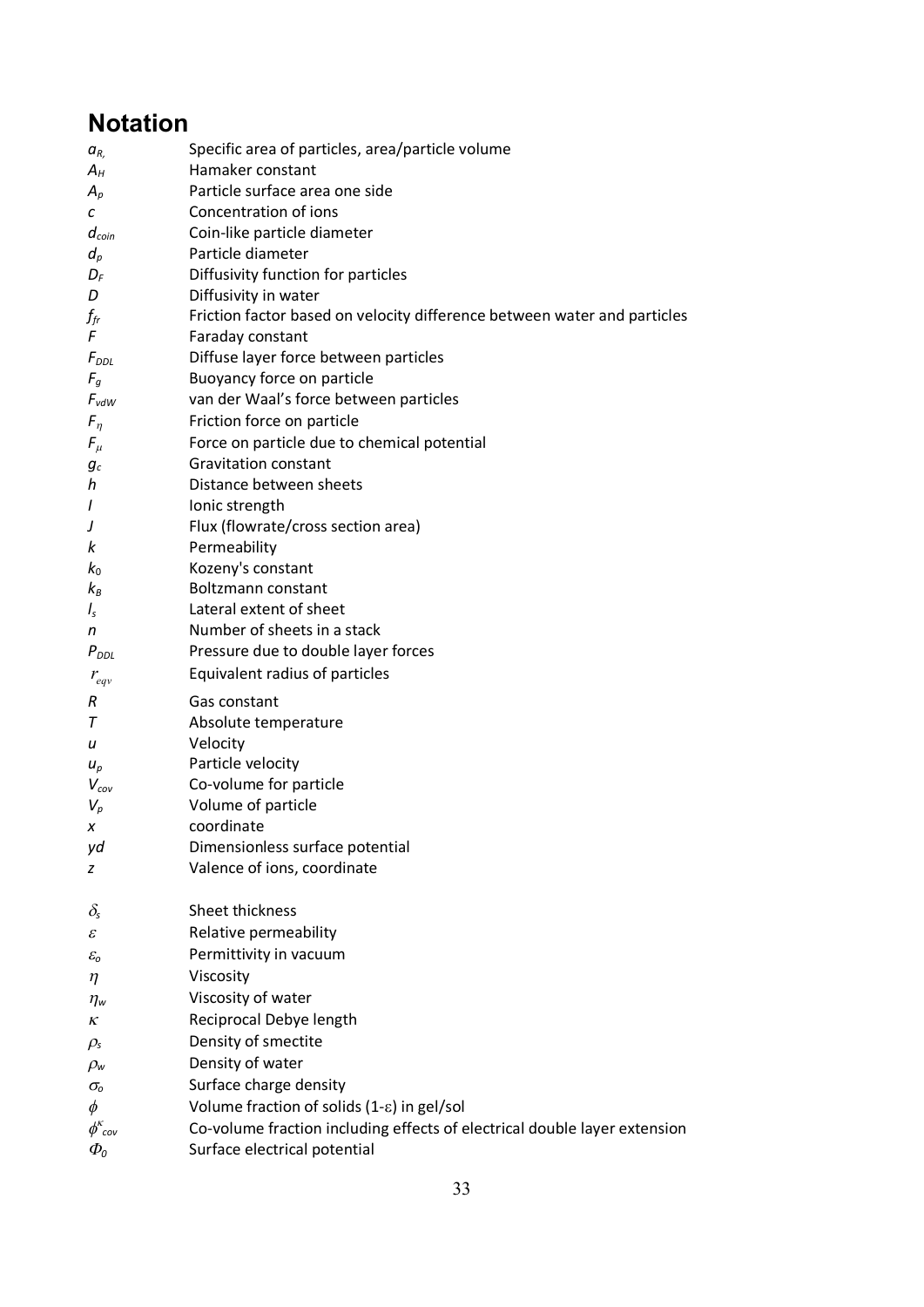## **References**

Abend S., Lagaly G., 2000, Sol-gel transitions of sodium montmorillonite dispersions, Applied Clay Science, 16, 201-227

Adachi Y., Nakaishi K., Tamaki M., 1998, Viscosity of a dilute suspension of sodium montmorillonite in a electrostatically stable condition, J. Colloid and Interface Science 198, 100-105

Artinger, R., Schuessler, W., Schäfer, T., Kim, J.I., 2002. A kinetic study of Am(III)/humic colloid interactions. Environmental Science & Technology, 36(20): 4358-4363.

Barnes H.A., 1997, Thixotropy - a review, J. Non-Newtonian Fluid Mech., 70, 1-33

Bea, S.A., Carrera, J., Avora, C., Batlle, F., Saaltink, M.W., 2009, CHEPROO: A Fortran 90 object-oriented module to solve chemical processes in Earth Science models. Computers & Geosciences, 35(6): 1098-1112.

Bekhit, H.M., Hassan, A.E., 2005. Stochastic modeling of colloid-contaminant transport in physically and geochemically heterogeneous porous media. Water Resources Research, 41(2).

Bekhit, H.M., Hassan, A.E., 2007. Subsurface contaminant transport in the presence of colloids: Effect of nonlinear and nonequilibrium interactions. Water Resources Research, 43(8).

Bekkour K., Leyama M., Benchabane A.l., Scrivener O., 2005, Time-dependent rheological behaviour of bentonite suspensions: An experimental study, J. Rheol. 49(6), 1329-1345

Benna, M., Kbir-Ariguib, N., Magnin, A., Bergaya, F., 1999, Effect of pH on rheological properties of purified sodium bentonite suspensions. J. Colloid Interface Sci. 218, 442-455.

Bergaya F., Theng B.K.G., Lagaly G., Ed., Elsevier, 2006. Handbook of Clay Science

Bird R.B., Stewart W.E., Lightfoot E.N., 2002, Transport Phenomena, Wiley,

Birgersson M., Börgesson L., Hedström M., Karnland O., Nilsson U., 2009, Bentonite erosion, Final Report from Clay Technology, Swedish Nuclear Fuel and Waste management Co., SKB TR-09-34

Boisson J.Y., 1989, Study on the Possibilities by Flowing Ground Waters on Bentonite Plugs Expanded from Borehole into Fractures, Proc. NEA/CEC Workshop Sealing of Radioactive Waste Repositories Brandenburg U., Lagaly G., 1988, Rheological Properties of sodium montmorillonite dispersions, Applied Clay Science, 3, 263-279

Bouby, M. et al., 2010. Colloid/ Nanoparticle formation and mobility in the context of deep geological nuclear waste disposal (Project KOLLORADO-1; Final report), Forschungszentrum Karlsruhe, Karlsruhe.

Chen. J.S., Cushman, J.H., Low, P.F., 1990. Rheological behavior of Na-montmorillonite suspensions at low  $e$ lectrolyte concentration. Clays Clay Miner. 38, 57-62.

Christidis G.E., 1998, Physical and chemical properties of some bentonite deposits of Kimolos Island, Greece, Applied Clay Science, 13, 79-98

Christidis G.E., Blum A.E., Eberl D.D., 2006, Influence of layer charge and charge distribution of smectites on the flow behaviour and swelling of bentonites, Applied Clay Science 34, 125–138

Christidis G.E., 2008, Validity of the structural formula method for layer charge determination of smectites, A re-evaluation of published data, Applied Clay Science, 42, 1-7

Chrysikopoulos, C.V., Abdel-Salam, A., 1997. Modeling colloid transport and deposition in saturated fractures. Colloids and Surfaces A,  $121:189$  - 202.

Contardi, J.S., Turner, D.R., Ahn, T.M., 2001. Modeling colloid transport for performance assessment. Journal of Contaminant Hydrology, 47(2-4): 323-333.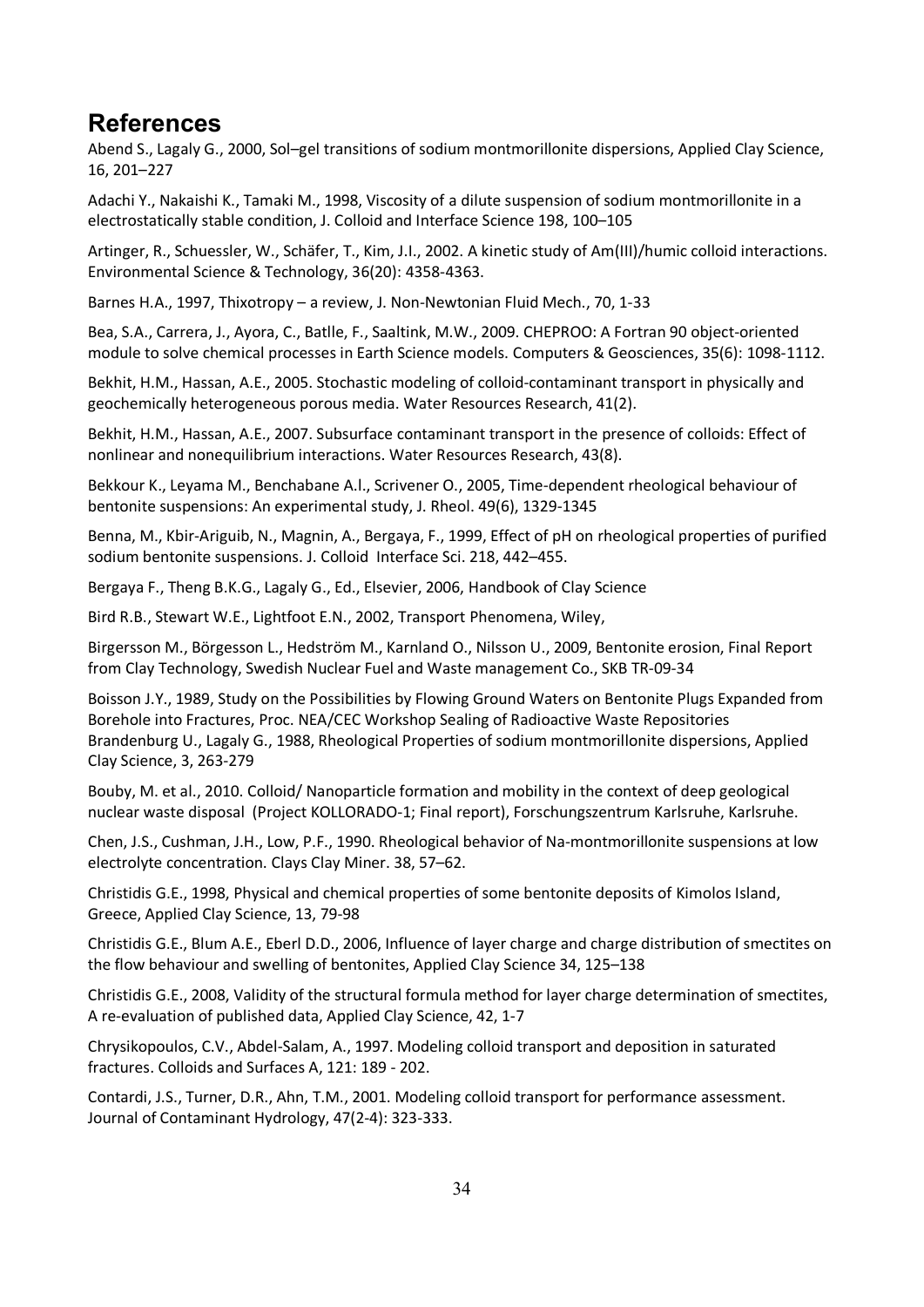Corapcioglu, M.Y., Jiang, S., 1993. Colloid-Facilitated Groundwater Contaminant Transport. Water Resources Research, 29, 7: 2215 - 2226.

Duran, J.D.G., Ramos-Tejeda, M.M., Arroyo, F.J., Gonzáles-Caballero, F., 2000. Rheological and electrokinetic properties of sodium montmorillonite suspensions: I. Rheological properties and interparticle energy of interaction. J. Colloid Interface Sci. 229, 107-117.

Enzmann, F., Kersten, M., 2006. X-ray computed micro tomography ( $\mu$ -XRT) results of a granitic drill core. In: Reiller, P., Buckau, G., Kienzler, B., Duro, L. (Eds.), 1st Annual workshop Proceedings of IP FUNMIG, report CEA R-6122. Commissariat a l'energie atomique (CEA), Gif sur Yvette (France), pp. 211-215.

Evans D.F., Wennerstöm H., 1999, The colloidal domain, Wiley

Frey E., Lagaly G., 1979, Selective coagulation in mixed colloidal suspensions, Journal of Colloid and Interface Science, 70 (1)

Galindo-Rosales F.J., Rubio-Hernández F.J., 2006, Structural breakdown and build-up in bentonite dispersions. Applied Clay Science, 33, 109-115

Grindrod, P., Peletier, M., Takase, H., 1999. Mechanical interaction between swelling compacted clay and fractured rock, and the leaching of clay colloids. Eng. Geol. 54, 159-165.

Hiemenz P.C., 1986, Principles of Colloid and Surface Chemistry, Marcel Dekker, NY

Huber, F. et al., 2012. Natural micro-scale heterogeneity induced solute and nanoparticle retardation in fractured crystalline rock. Journal of Contaminant Hydrology, 133: 40-52.

Ibaraki, M., Sudicky, E.A., 1995. Colloid-facilitated contaminant transport in discretely fractured porous media .1. Numerical formulation and sensitivity analysis. Water Resources Research, 31(12): 2945-2960.

Kanno T., and. Wakamatsu, H., 1991, Experimental Study on Bentonite Gel Migration from a Deposition Hole, Proc. 3rd Int. Conf. Nuclear Fuel Reprocessing and Waste Management (RECOD'91).

Kanno, T., Matsumoto, K., Sugino, H., 1999, Evaluation of extrusion and erosion of bentonite buffer, Proc. 7th Int. Conf. on Radioactive Waste Management and Environmental Remediation (ICEM '99).

Karnland O., Olsson S., Nilsson U. 2006, Mineralogy and sealing properties of various bentonites and smectite-rich clay materials, Swedish Nuclear Fuel and Waste management Co., SKB Technical Report, TR-06-30

Kelessidis V.C., Tsamantaki C., Dalamarinis P., 2007, Effect of pH and electrolyte on the rheology of aqueous Wyoming bentonite dispersions, Applied Clay Science, 38, 86-96

Kelokaski, M., Siitari-Kauppi, M., Sardini, P., Mori, A., Hellmuth, K.H., 2006. Characterisation of pore space geometry by C-14-PMMA impregnation - development work for in situ studies. Journal of Geochemical Exploration, 90(1-2): 45-52.

Kemps, J.A.L., Bhattacharjee, S., 2009. Particle Tracking Model for Colloid Transport near Planar Surfaces Covered with Spherical Asperities. Langmuir, 25(12): 6887-6897.

Kulenkampff, J., Grundig, M., Richter, M., Enzmann, F., 2008. Evaluation of positron-emission-tomography for visualisation of migration processes in geomaterials. Physics and Chemistry of the Earth, 33(14-16): 937-942.

Kurosawa, S., Kato, H., Ueta, S., Yokoyama, K., Fujihara, H., 1999, Erosion properties and dispersionflocculation behavior of bentonite particles. Mater. Res. Soc. Symp. Proc. 556, 679-686.

Leskinen, A. et al., 2007. Determination of granites' mineral specific porosities by PMMA method and FESEM/EDAX. Scientific Basis for Nuclear Waste Management XXX, 985: 599-604.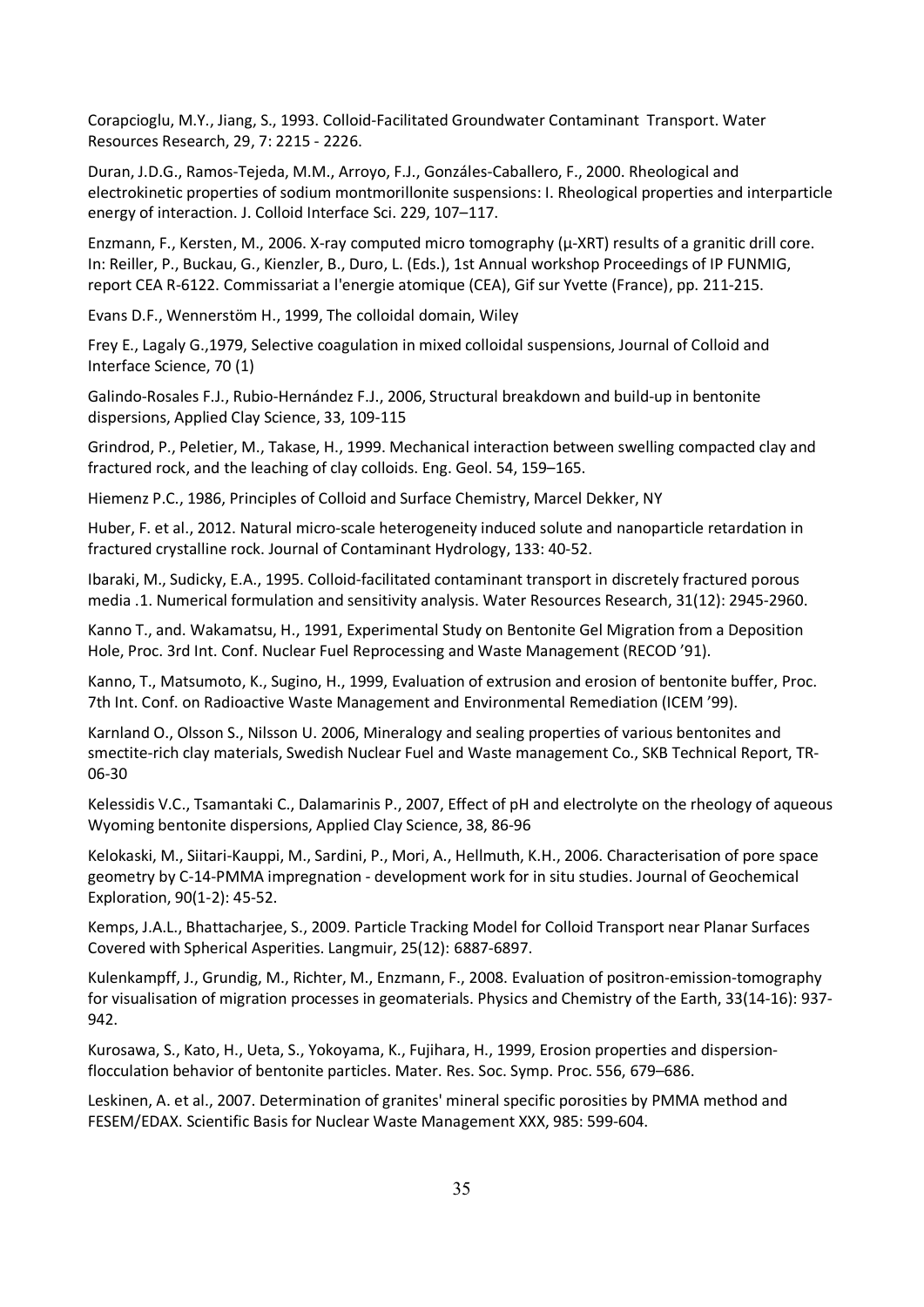Liu, L., 2010. Permeability and expansibility of sodium bentonite in dilute solutions. Colloids Surf. A: Physicochem. Eng. Aspects 358 (1-3), 68-78.

Liu L., 2010. Permeability and expansibility of sodium bentonite in dilute solutions. Colloids Surf. A: Physicochem. Eng. Aspects 358 (1-3), 68-78.

Liu L., 2011, A model for the viscosity of dilute smectite gels, Physics and chemistry of the earth, 36, p 1792-1798

Liu J., Neretnieks I., 2006, Physical and chemical stability of the bentonite buffer, Swedish Nuclear Fuel and Waste management Co., SKB report R-06-103

Liu, L.; Neretnieks, I., 2007, Homo-interaction between Parallel Plates at Constant Charge, Colloids Surf. A: Physicochem. Eng. Aspects 2008, 317, 636.

Liu, L., Moreno, L., Neretnieks, I., 2009a. A Dynamic force balance model for colloidal expansion and its DLVO-based application. Langmuir 25 (2), 679-687.

Liu, L., Moreno, L., Neretnieks, I., 2009b, A novel approach to determine the critical coagulation concentration of a colloidal dispersion with plate-like particles. Langmuir 25 (2),  $688-697$ .

Luckham, P.F., Rossi, S., 1999. The colloidal and rheological properties of bentonite suspensions. Adv. Colloid Interface Sci. 82, 43-92.

Lyklema, J. ,2005, Fundamentals of Interface and Colloid Science, Vol. IV: Particulate Colloids, Elsevier

McBride M.B., Baveye P., 2002, DivisionS-2-Particle interactions in colloidal systems, Soil Sci. Am J. 66, 1207-1217

Malfoy C., Fontaine C., Pantet A., Monnet P., 2007, The effect of mineralogical and cationic heterogeneities on rheological properties of suspensions with Li-smectites, extracted from Volclay MX-80, C. R. Geoscience, 339, 960-969

McCarthy, J.F., McKay, L.D., 2004. Colloid transport in the subsurface: past, present, and future challenges. Vadose Zone Journal, 3: 326-337.

Moreno L., Neretnieks I., Liu L., 2010, modelling of bentonite erosion Swedish Nuclear Fuel and Waste management Co., SKB TR-10-64.

Moreno L., Neretnieks I., Liu L., 2011, Erosion of sodium bentonite by flow and colloid diffusion, Physics and chemistry of the earth, 36, p  $1600-1606$ 

Neretnieks, I., Liu, L., Moreno, L., 2009. Mechanisms and Models for Bentonite Erosion. Swedish Nuclear Fuel and Waste management Co., Swedish Nuclear Fuel and Waste management Co., SKB TR-09-35

Onsager L., 1949, The effect of shape on the interaction of colloidal particles. Ann. N.Y. Acad. Sci. 51: 627-659

Penner D., Lagaly G., 2001, Influence of anions on the rheological properties of clay mineral dispersions, Applied Clay Science, 131-142

Petsev D.N., Starov, I.B. Ivanov, 1993, Concentrated dispersions of charged colloidal particles: sedimentation, ultrafiltration V.M. and diffusion, Colloids and Surfaces A: Physicochemical and Engineering Aspect 81, 65-81

Pusch, R., 1983, Stability of Bentonite Gels in Crystalline Rock - Physical Aspects. SKBF/KBS TR-83-04. Swedish Nuclear Fuel and Waste Management Co., Stockholm.

Pusch, R., 1999. Clay Colloid Formation and Release from MX-80 Buffer. Swedish Nuclear Fuel and Waste management Co., SKB TR-99-31. Swedish Nuclear Fuel and Waste Management Co., Stockholm.